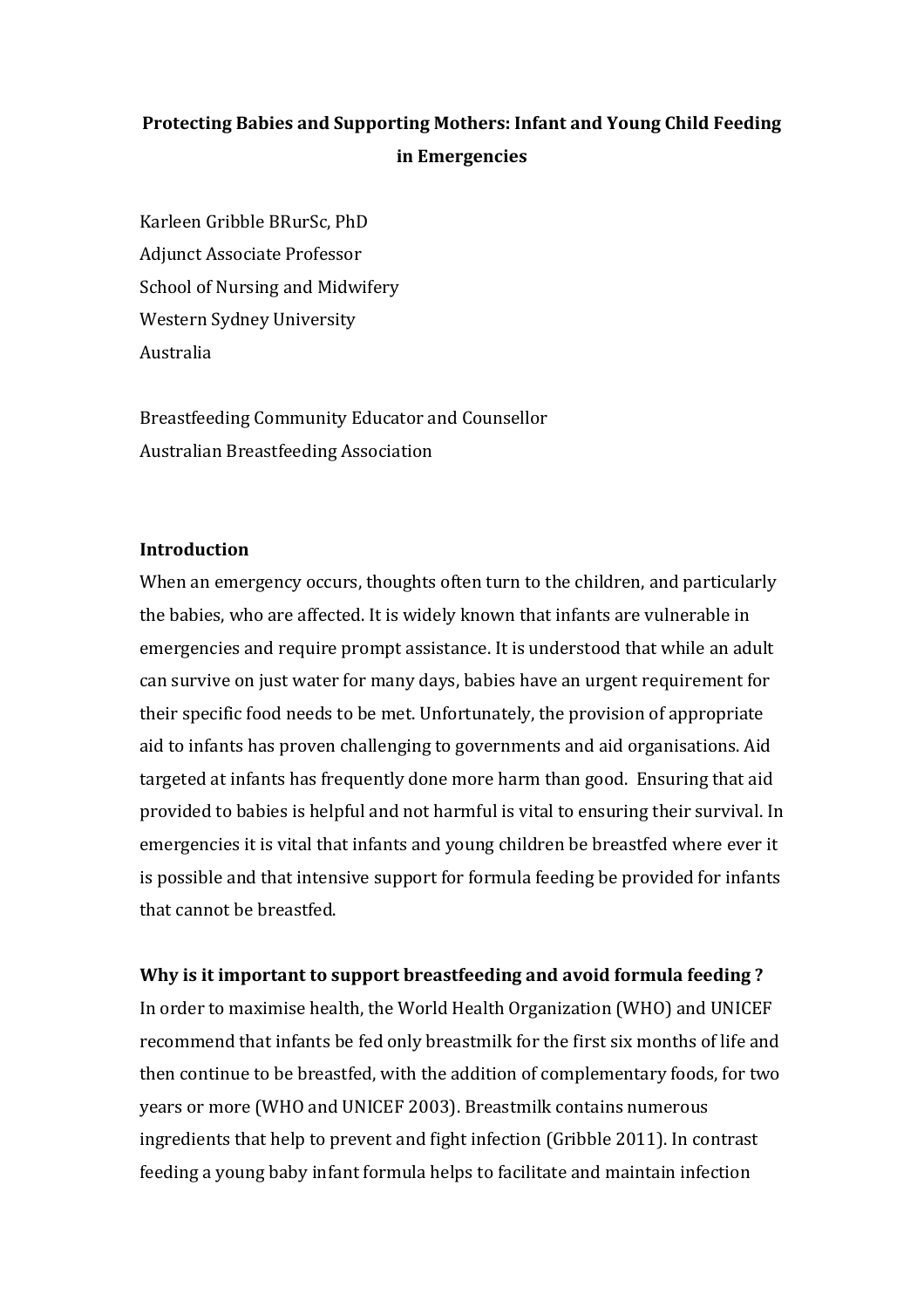(Gribble 2011). Even in the best circumstances, replacement of breastmilk with infant formula elevates the risk of infection in infants. In non-emergency resource-rich contexts, babies that are fully formula fed are up to five times more likely to require hospitalisation for respiratory and gastrointestinal infections than their fully breastfed peers (Talayero, Lizan-Garcia et al. 2006). Nonetheless very few infants die as a result. Maintaining this level of relative safety requires substantial resources: a source of clean water, the ability to heat water, sufficient infant formula, caregivers who are able understand how to properly prepare formula feeds, and access to medical care. All of these resources may be scarce in emergencies.

In non-emergency but resource poor contexts, such resources are also often scarce and feeding an infant under six months anything other than breastmilk and/or early termination of any breastfeeding leads to high rates of deaths due to infection and malnutrition. It has been estimated that sub-optimum infant feeding (which includes formula feeding and other practices such as early or late introduction of solid foods) is responsible for an annual 1.4 million deaths worldwide (Black, Allen et al. 2008).

## **Sickness and death rates of formula fed in infants in emergencies**

Emergency conditions increase mortality rates across populations and infants have heightened vulnerability. For example, one half of deaths of Kurdish refugees on the Turkey-Iraq border in 1991 were infants (Yip and Sharp 1993). Diarrhoeal disease, respiratory tract infections and malnutrition are the most common causes of morbidity and mortality in infants in emergencies (Khan and Munshi 1983, Yip and Sharp 1993, Caritas 2004, WHO 2006) and formula feeding can facilitate these conditions (Lauer, Betrán et al. 2006, Gribble 2011).

High rates of formula feeding in a population prior to an emergency increase the risk to infants. This was evident during a flood in Botswana in 2005-06. In a population of two million people there were over 20 000 cases of diarrhoea in children under five years of whom more than 500 died. As a result of a high HIV prevalence, programs that distributed infant formula to HIV positive women, and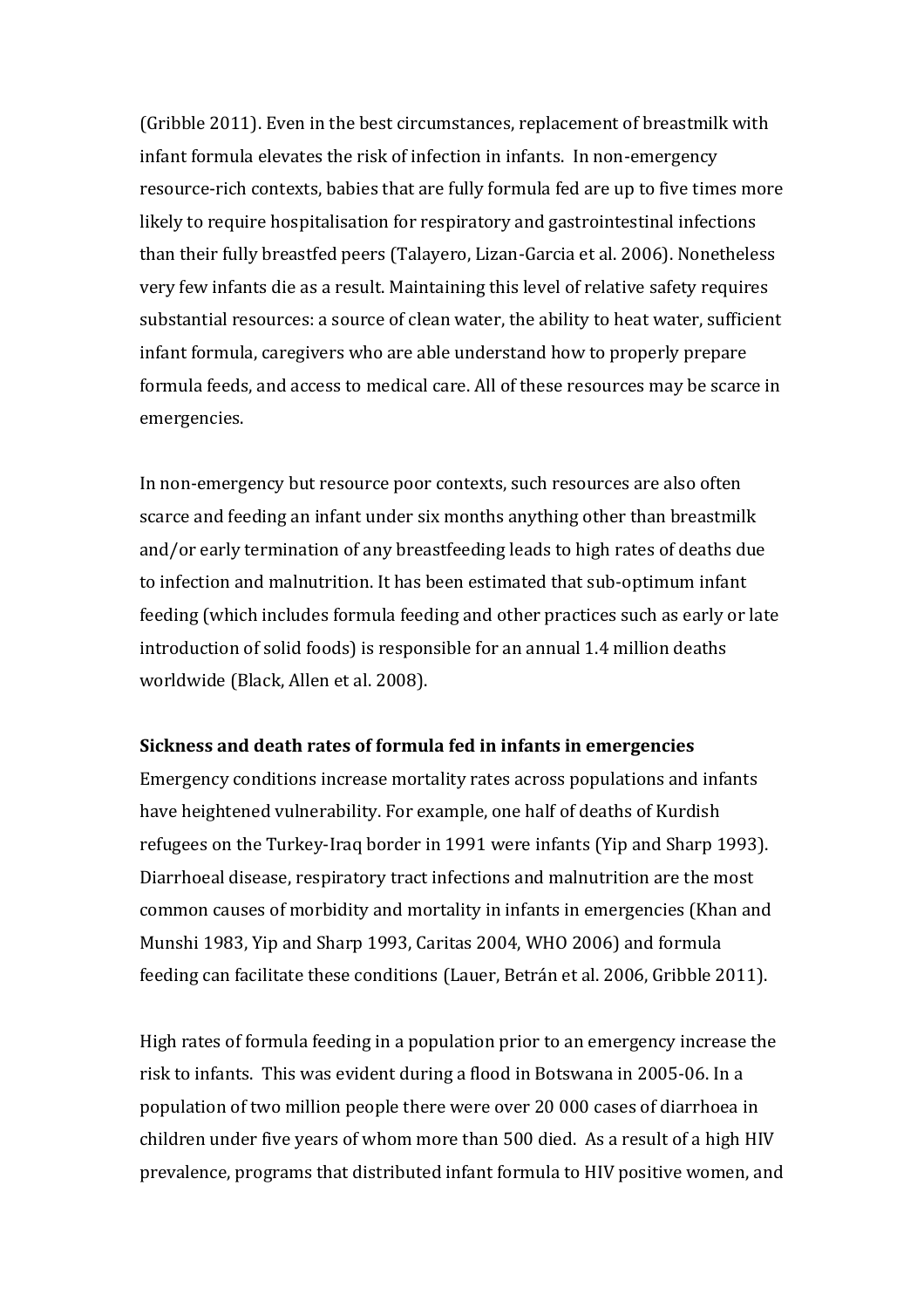resultant normalisation of formula feeding, approximately 35% of infants under six months were formula fed. Investigators found that babies who were formula fed were thirty times more likely to present for hospital treatment with diarrhoea than babies who were breastfed (Mach, Lu et al. 2009). Mortality rates in formula fed children were also very high. Of 153 children in a hospital group, 32 of the 33 who died were completely formula fed, the remaining child was fed breastmilk, infant formula and unmodified cows milk (Creek, Kim et al. 2010). The disproportionate impact of the flood upon formula fed infants was experienced throughout the country and for example, while in one village no breastfed infants died, 30% of formula fed infants perished (Creek, Kim et al. 2006). Neither maternal nor infant HIV status were associated with infant mortality (Creek 2006).

#### **Impact of emergencies on infant feeding practices**

Given that emergencies have a disproportionate impact upon formula fed infants it might be supposed that an emergency will decrease formula feeding rates. However, this is not the case. Emergencies often involve social disruption, population displacement, collapse of public health infrastructure, food and fuel shortages and lack of clean water and sanitation (Al Gasseer, Dresden et al. 2004). Completing basic survival activities can be difficult and particularly so for mothers who are caring for children. Adding to this difficulty, mothers may have lost family members who would normally assist them and may have an increased number of dependants (Al Gasseer, Dresden et al. 2004). These factors make it more difficult to care for an infant, including in feeding. Breastfeeding women may mistakenly believe that stress will decrease the quality or quantity of their milk. Infant formula may be distributed in aid, encouraging formula feeding (Borrel, Taylor et al. 2001). Infants and young children may be separated from their mothers due to death, displacement or abandonment and feeding these children is a challenge (O'Connor, Burkle et al. 2001).

The 1988 Armenian earthquake illustrates how an emergency can impact infant feeding practices in the short and long-term. Prior to the earthquake breastfeeding rates in Armenia were relatively high with 64% of infants being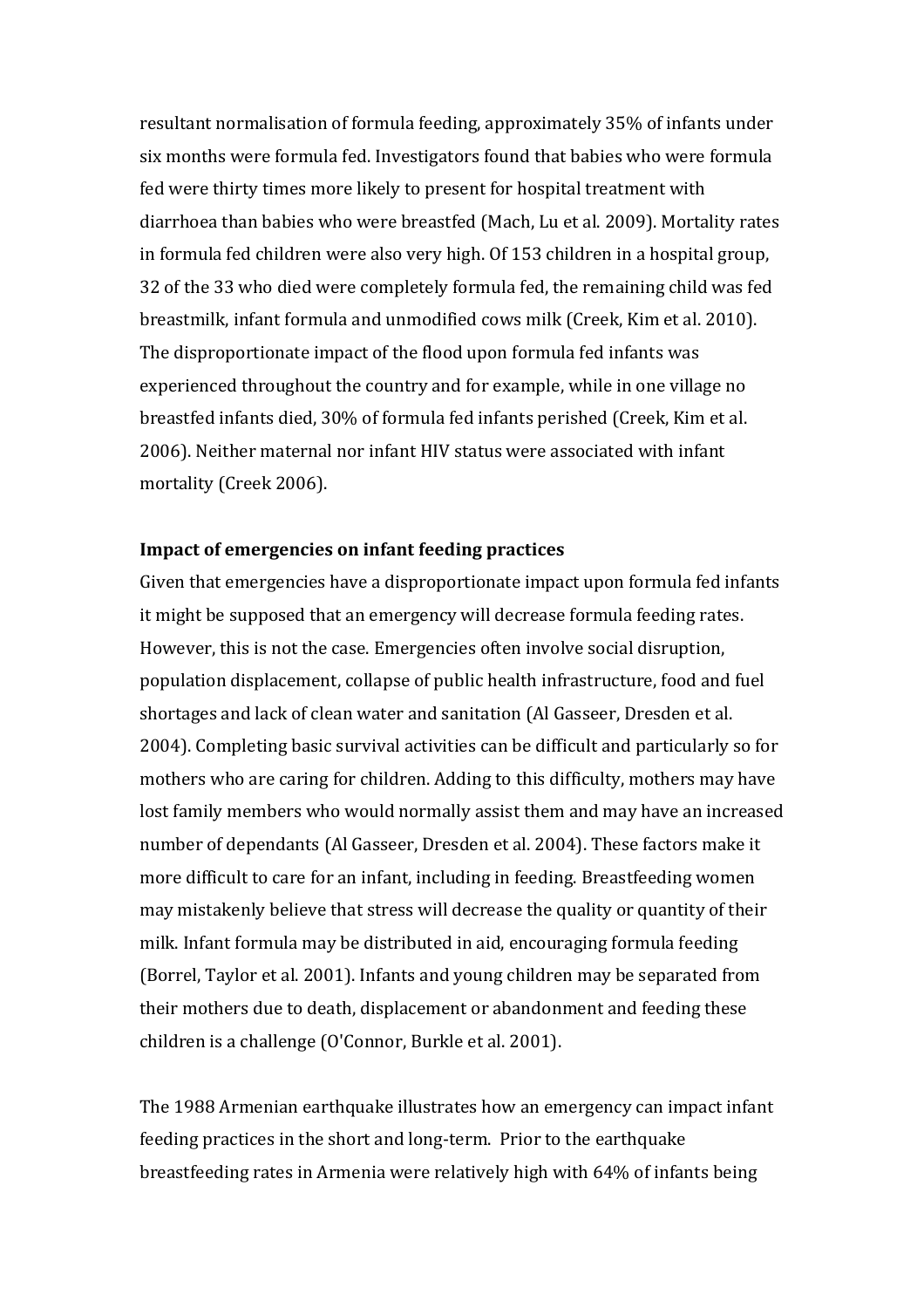fully breastfed at four months of age. However, the Armenian government and non-governmental agencies assumed that the stress of the earthquake and food shortages would mean that women would be unable to breastfeed. Thus, they facilitated the distribution of free infant formula in the immediate and extended aftermath of the earthquake. Breastfeeding rates plummeted until only 23% of babies were fully breastfed at four months of age. Eventually the Armenian government instituted policies that stopped distributions of free formula and instigated breastfeeding support programs but it was not until 2001 that breastfeeding rates reached pre earthquake levels (Harutyunyan 2008).

# **Policy guidance to support appropriate infant and young child feeding in emergencies (IYCF-E)**

The need to ensure that aid is appropriately delivered to infants and young children in emergency situations has resulted in the development of internationally recognised policy and guidance documents. The three main instruments are: 1) the International Code of Marketing of Breastmilk Substitutes (the Code), 2) the Operational Guidance on IYCF-E (the Operational Guidance) and 3) the Sphere Handbook: Humanitarian Charter and Minimum Standards in Humanitarian Response (Sphere Standards). The Infant and Young Child Feeding in Emergencies Core Group (IFE Core Group) works to promote the delivery of appropriate aid to infants.

## The International Code of Marketing of Breastmilk Substitutes

In 1981 the Code was adopted by the World Health Assembly (WHA) (WHO 1981) and has since been strengthened by 15 subsequent WHA resolutions. The Code arose out of recognition that the unethical marketing of infant formula and other infant feeding products was leading to the displacement of breastfeeding and to the death of many infants. The Code prohibits advertising or promotion of breastmilk substitutes (including infant formula) as well as bottles and teats to the public, provision of any breastmilk substitutes samples to mothers, and donation or subsidised supplies of breastmilk substitutes to the health care system. It also requires that breastmilk substitutes sold or otherwise distributed to a population be labelled in the local language with appropriate instructions for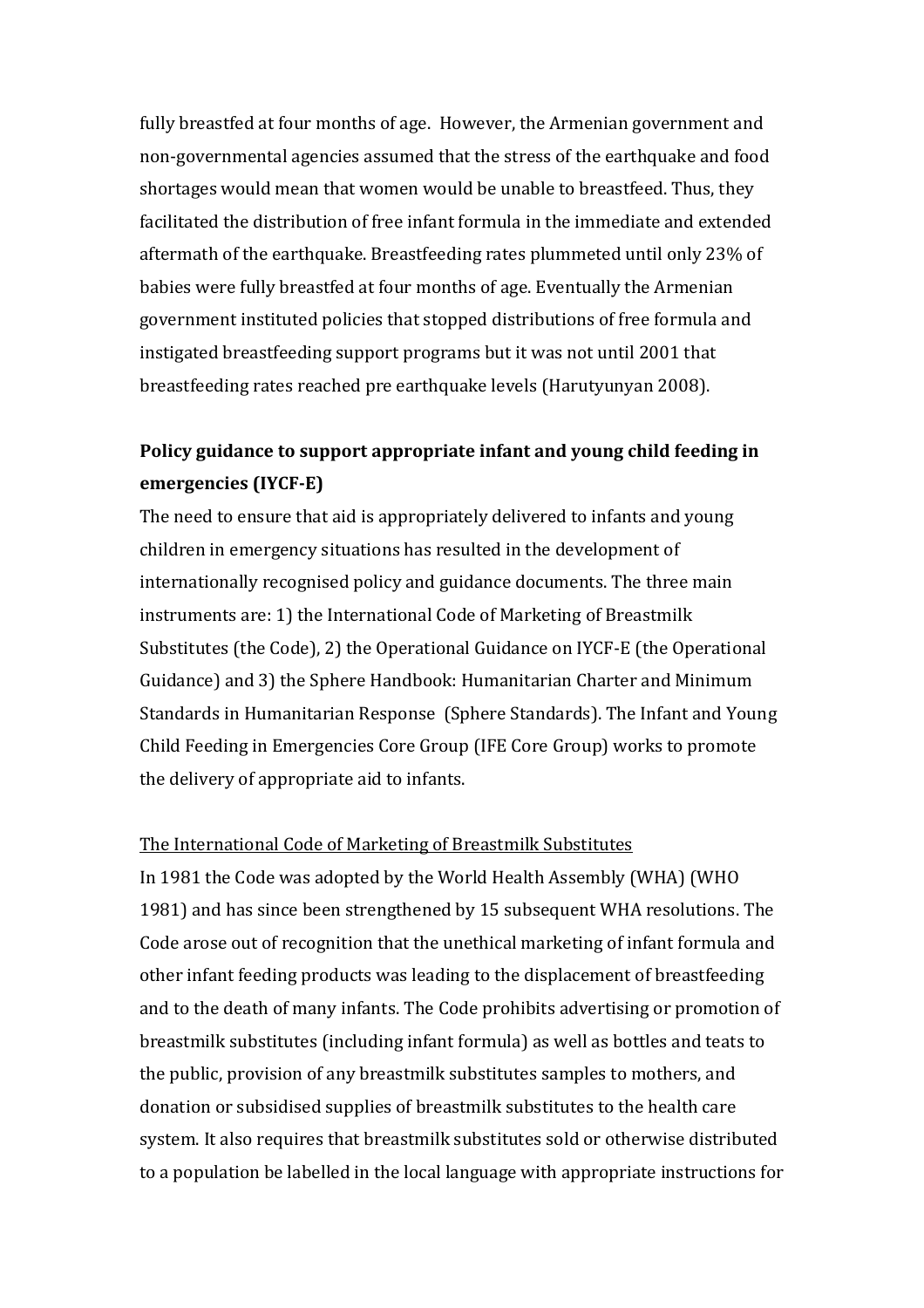use and warnings. These requirements apply in emergency as well as nonemergency conditions. In emergencies, the Code requires that breastmilk substitutes should only be distributed under conditions where infants cannot be breastfed. In such situations the supply should continue for as long as infants require it and care should be taken to ensure that the supply is not used as a sales inducement.

#### Operational Guidance on IYCF-E

The Operational Guidance aims to provide practical advice on how to ensure appropriate IYCF-E (IFE Core Group 2007). It is aimed at emergency relief staff and program managers including those in national governments, United Nations agencies, non-governmental organisations and donors. It contains six sections one of which deals solely with managing artificial feeding. The Operational Guidance stresses the importance of taking action to prevent and manage donations of breastmilk substitutes. It states that distribution of infant formula should only be made to infants that cannot be breastfed. It stresses that aid provided to infants that must be formula fed should include all the resources necessary to formula feed including fuel, cooking equipment, water, education and medical and nutritional monitoring and these resources should be provided as long as the infant requires it. Infant formula should be purchased at market rates (not donated), meet *Codex Alimentarius* standards, have a shelf life of at least six months, be labelled in the local language and preferably be unbranded. The use of feeding bottles should be discouraged and open cups used for feeding infant formula. No milk product should be distributed as part of general rations because they could be used to feed babies. However, dried milk products may be distributed pre-mixed with milled staple foods. The Operational Guidance was endorsed by the WHA in 2010 in resolution WHA 63.23.

# Sphere Handbook: Humanitarian Charter and Minimum Standards in Humanitarian Response

The Sphere Standards are an internationally recognised set of principles and minimum standards for humanitarian response (The Sphere Project 2011). The Sphere Standards direct organisations and governments to uphold the Code and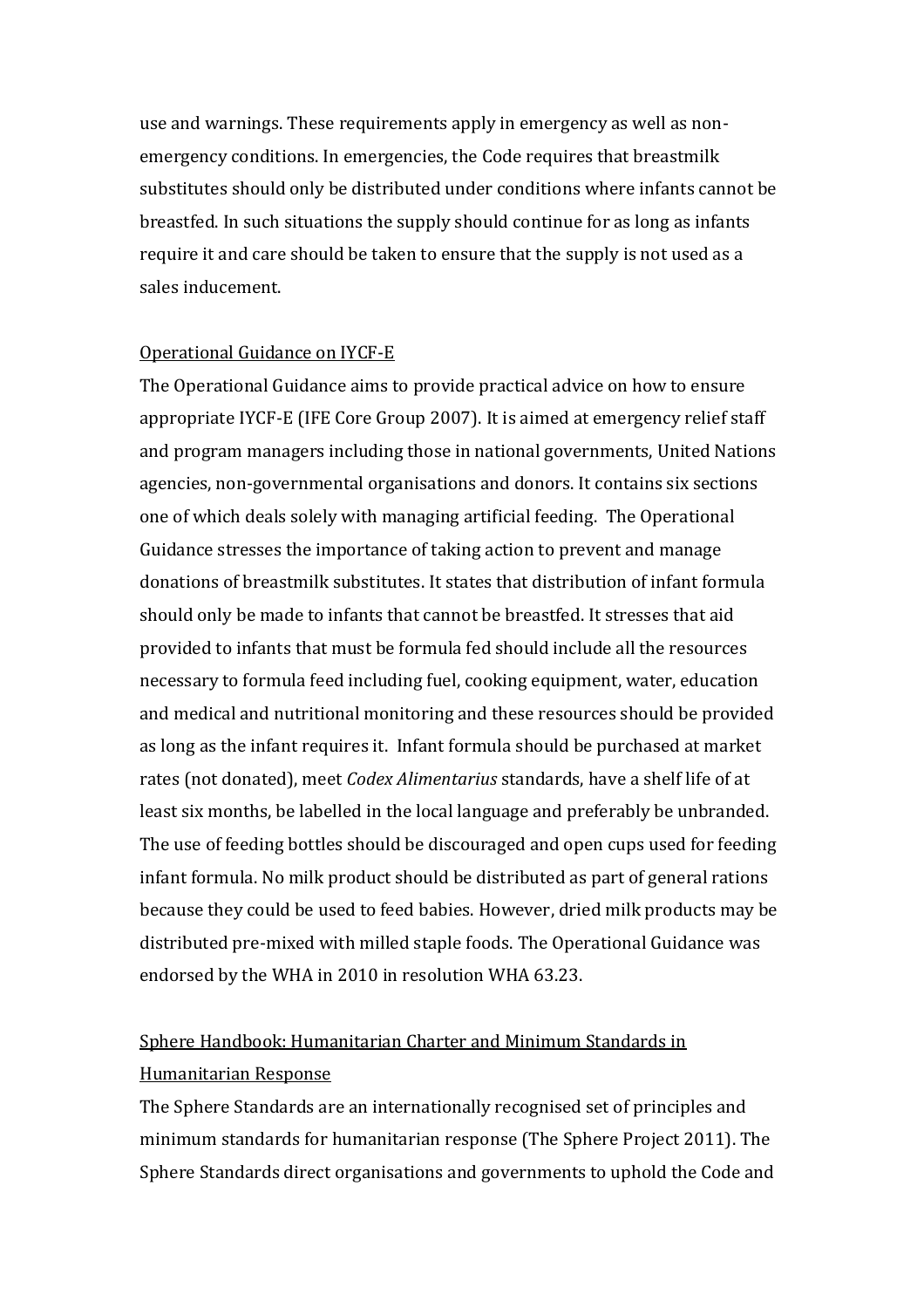follow the Operational Guidance. They state that donations of infant formula and feeding bottles should not be asked for or accepted and that any donations that arrive should be placed under the control of a designated agency. Code violations should be monitored and reported. Artificial feeding programs should be managed in accordance with the Operational Guidance and the Code. Milk products should not be distributed as a stand-alone product in general rations. Finally, the Sphere Standards stress the importance of including indicators for IYCF in early emergency assessments to enable the prompt and knowledgeable provision of aid.

# Infant and Young Child Feeding in Emergencies Core Group

The IFE Core Group is the international interagency collaboration that developed the Operational Guidance and exists to strengthen the protection, promotion and support of safe and appropriate IYCF-E. Current members of the IFE Core Group are: the Emergency Nutrition Network, United Nations High Commissioner for Refugees (UNHCR), UNICEF, WHO, World Food Program, International Baby Food Action Network, Save the Children, Fondation Terre des Hommes, International Medical Corps, International Orthodox Christian Charities, Goal, Concern Worldwide, International Rescue Committee, and Action Contre la Faim.

The IFE Core Group's work centres on the development and dissemination of policy guidance and capacity building tools, capturing and learning from emergency responses and promoting positive policy and practice change in the context of preparedness and response in IYCF-E.

# **Donations of infant formula and other milk products are often the biggest threat to infants in emergencies**

Donations of infant formula in emergencies are an avoidable problem that undermines the wellbeing of all infants. Such donations are often in excess of what is required, of the wrong type, in the wrong location, labelled in the wrong language, distributed indiscriminately to the caregivers of breastfed as well as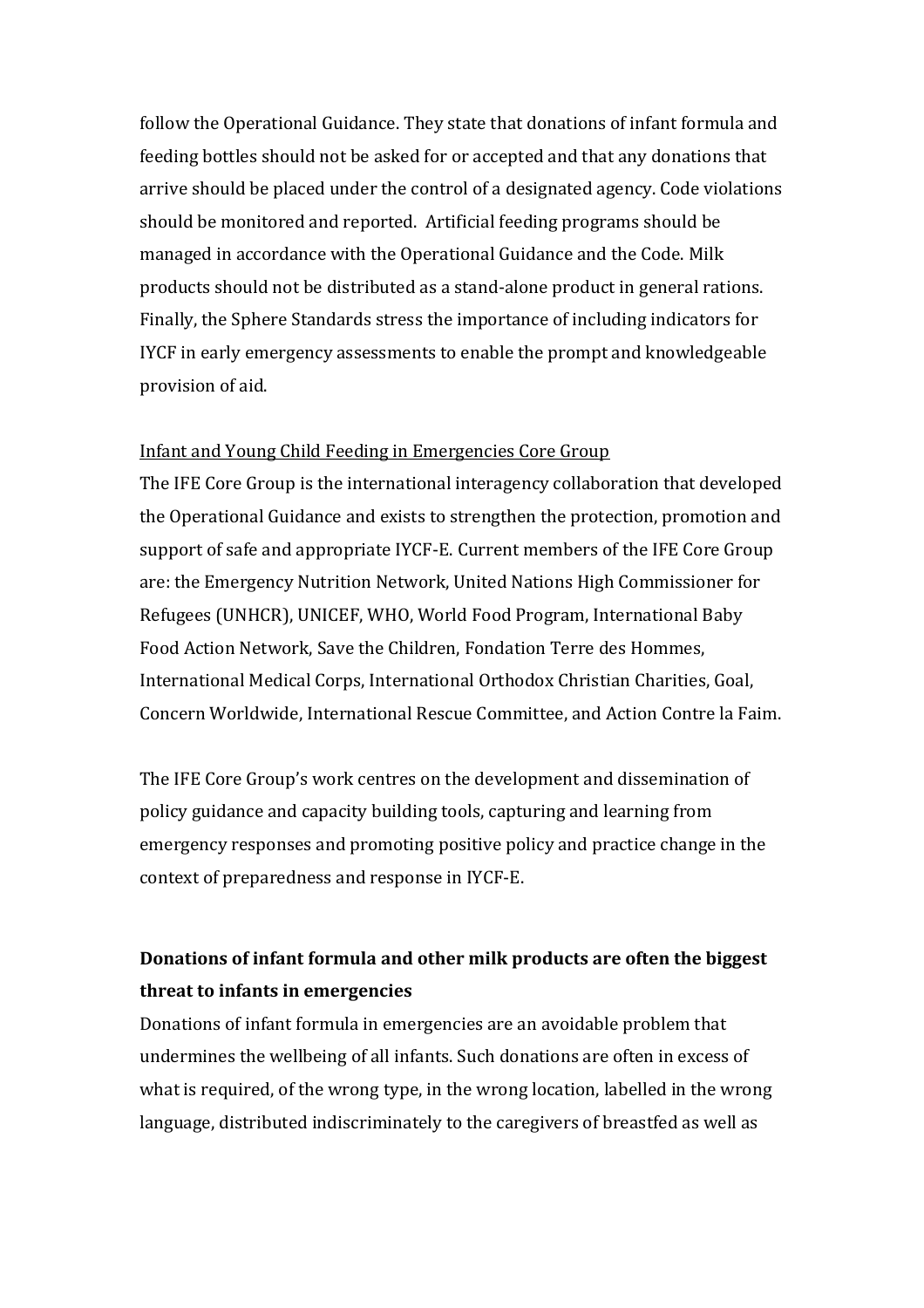formula fed infants and distributed without other necessary resources resulting in increases in infant morbidity and mortality.

#### Excessive and inappropriate donations

Unsolicited donations are a common problem in emergencies. Donations of infant formula, other milk products and other breastmilk substitutes were identified as problematic in the emergency responses to the second Chechen war of 2000 (WHO, UNICEF et al. 2000), the 2004 Indian Ocean Tsunami in Thailand, Sri Lanka and India (Carballo and Heal 2005, Jayathilaka 2005, Adhisivam, Srinivasan et al. 2006), the 2005 Kashmir earthquake (Arts 2006), the 2008 conflict in Georgia (UNICEF 2008), the 2009 internally displaced person crisis in Pakistan (IRIN 2009) and the 2010 Haitian earthquake (Nybo 2010) to name but a few.

Donations of infant formula are often made with the intent of assisting infants. However, in some cases manufacturers have donated large quantities of products seemingly to enter or widen markets or as a public relations activity (Gribble 2013). Legislative frameworks can be effective in preventing donations by manufacturers but where regulations disallow donations, manufacturers may lobby for removal of this barrier as is currently occurring in the Philippines (IRIN 2013).

An emergency where the volume of donations was quantified was the Balkan's crisis of the 1990s. During the first few weeks of this emergency, NATO in Macedonia transported 3500 MT of donated aid, of which 40% was baby food (Borrel, Taylor et al. 2001). Aid in the form of infant formula and other milks continued to arrive in large volumes, far in excess of that required, throughout the crisis. Much of this milk could not be used. Speciality formulas for infants with medical conditions were included, as were products that were past their use by date. The cost of disposing of just one stock of expired milk was estimated at \$US500 000 (Borrel, Taylor et al. 2001). The logistical challenges posed by these donations detracted from the humanitarian effort.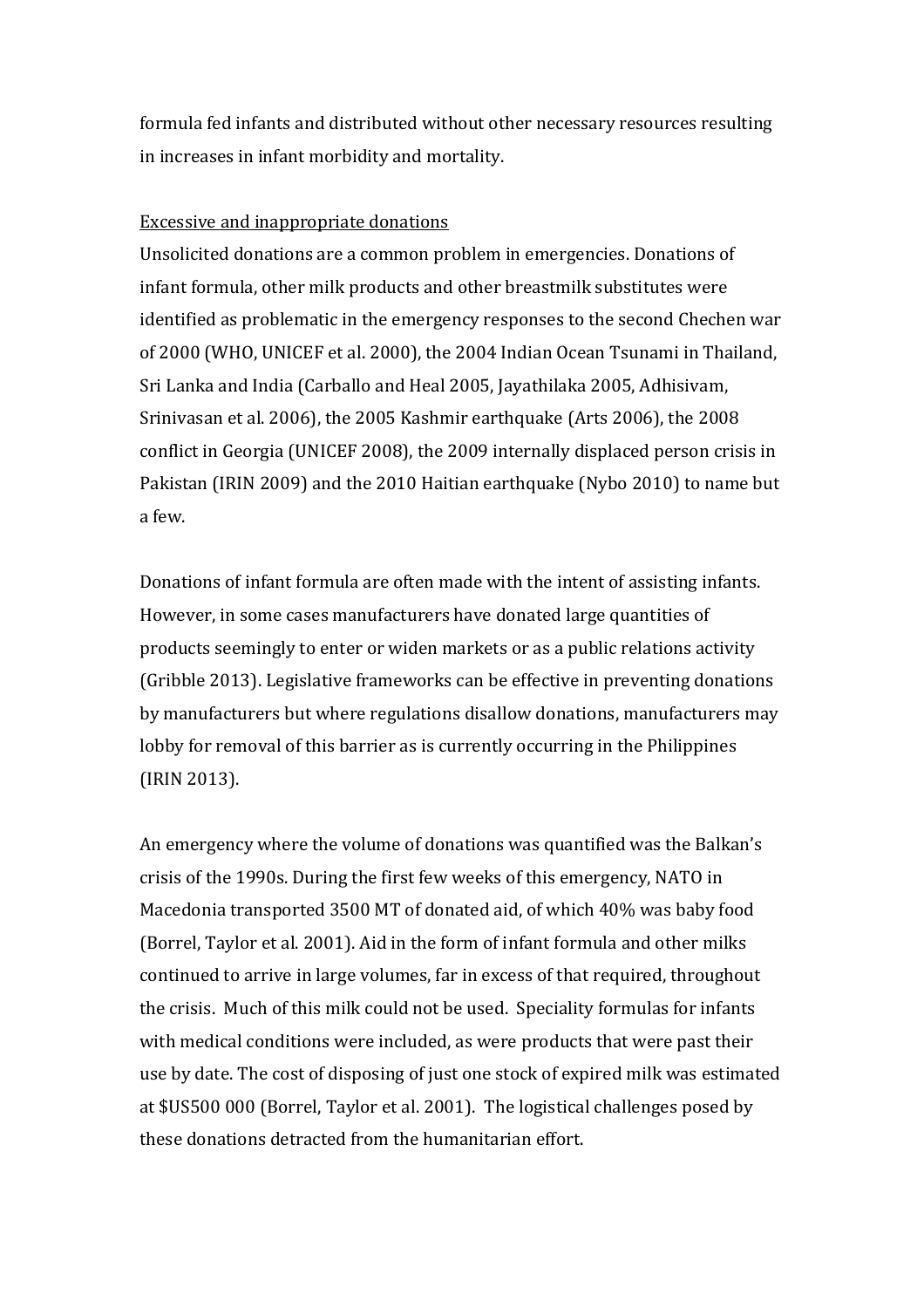# Untargeted distribution of milk donations

Preventing their inappropriate distribution of donations is difficult. In the aftermath of the 2006 Yogyakarta earthquake in Indonesia, donated infant formula was "efficiently" distributed to 80% of households with infants regardless of whether the infants were breastfed (Hipgrave, Assefa et al. 2012). Formula feeding rates in households that had received donations were almost double that of households that had not received donations and rates of diarrhoea in households that had received donations were more than double those of infants in households that had not (Hipgrave, Assefa et al. 2012).

Indiscriminate distributions of infant formula harm breastfed infants by decreasing rates of exclusive breastfeeding and they do not assist formula fed infants because invariably they do not include the other resources necessary to formula feed.

# Preventing and controlling donations of infant formula, other milks and feeding bottles in emergencies

Prevention of donations of infant formula has proved to be difficult. It is relatively common for "joint statements" from aid and government bodies to warn against donations of infant formula. However, because of the multiorganisation nature of these statements their release can be delayed reducing their effectiveness. Unfortunately, the media response to emergencies is often to immediately call for the donation and distribution of infant formula (Gribble 2013). Early engagement with the media so that media reports protect, rather than undermine the well-being of infants in emergencies is a priority (Gribble 2013).

In some cases it has been possible to prevent donations of infant formula. After Cyclone Nargis in Myanmar in 2008 the delivery of material aid was highly regulated due to government policy. Whilst this hampered aid delivery in many ways, it enabled the Logistics Cluster to effectively thwart the delivery of tonnes of unsolicited donations of infant formula by refusing to transport it. As stated in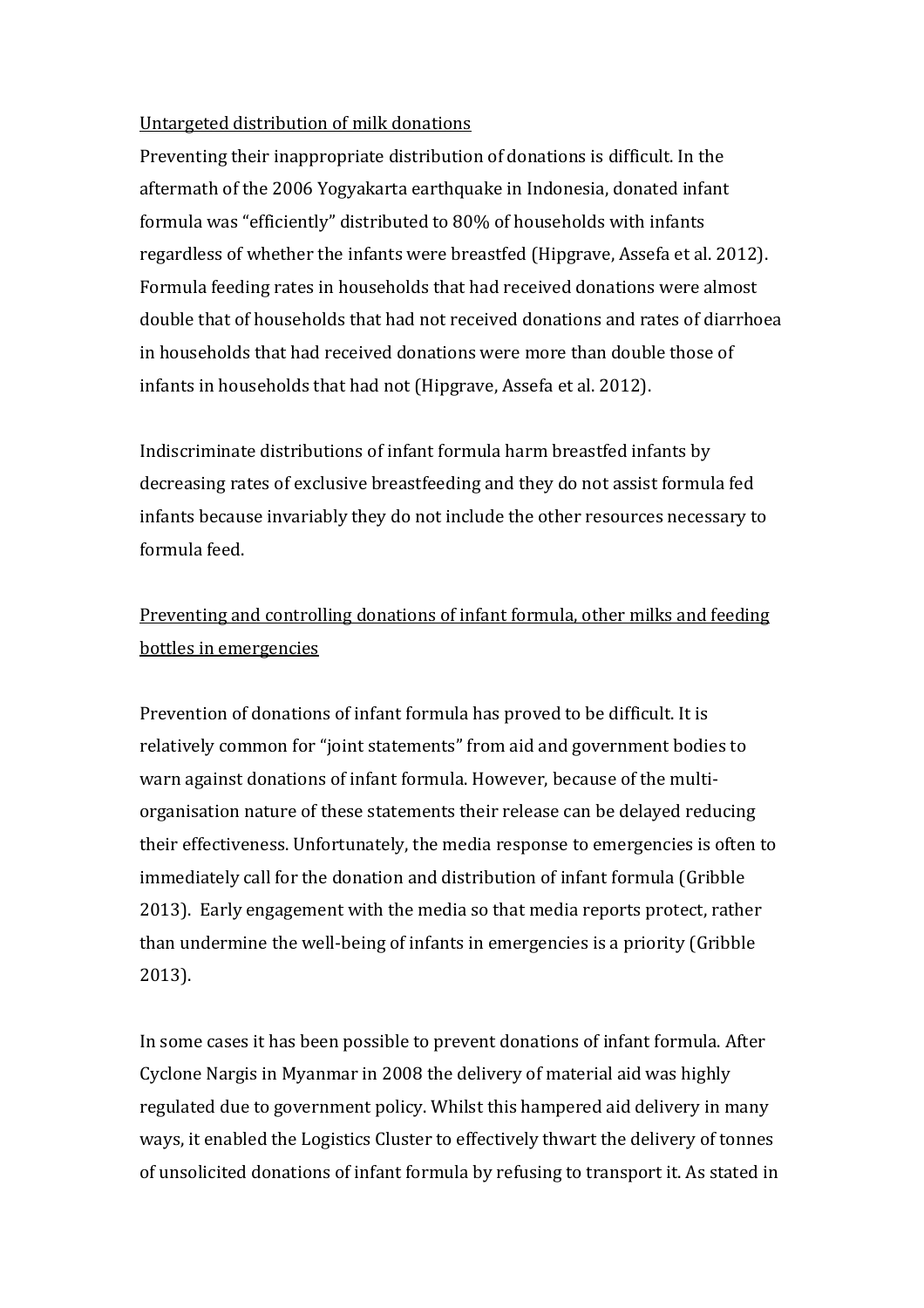the Logistics Cluster press release, *"The Logistics Cluster will not accept milk powder or infant formula into its warehouses or deliver it as cargo with its assets (trucks, boats, planes and helicopters) if it is not part of Nutrition Cluster approved supplementary feeding programs."* (UN Joint Logistics Centre 2008).

Where aid agencies or governments become aware of the pending arrival of donations, advocacy can prevent donations being delivered. However, advanced warning of the arrival of a donation is often not provided.

Once donations of infant formula arrive determining what should be done with these products is challenging. Collecting donations together and preventing their inappropriate distribution is difficult but necessary. The Operational Guidance and the Sphere Standards state that an organisation should be designated to collect together donated infant formula.

What to do with donations of infant formula once collected remains a problem for which an easy solution has not yet been devised. Destroying un-needed infant formula has proved almost impossible but finding a feasible use for donations is also problematic. For example, during the Balkan crisis of the 1990s, UNICEF collected 27 metric tonnes of un-needed infant formula and devised a program whereby the formula would be fed to the residents of aged care facilities. Unfortunately, this proved too difficult and the program was not sustained in the long term (Marie McGrath, personal communication). Prevention of donations is the preferred option.

Infant feeding bottles are also commonly donated and distributed in emergency aid. Feeding bottles are difficult to clean adequately and milk remnants foster the growth of pathogenic bacteria. In resource poor contexts, infants who need to be fed infant formula should be fed using a open cup that can be easily cleaned (WHO and FAO 2007). After Cyclone Nargis in Myanmar in 2008, Save the Children UK implemented an IYCF-E program that included a bottle amnesty. In this program caregivers who were bottle feeding swapped their feeding bottles for a cup thereby reducing the risks of formula feeding. Distribution of feeding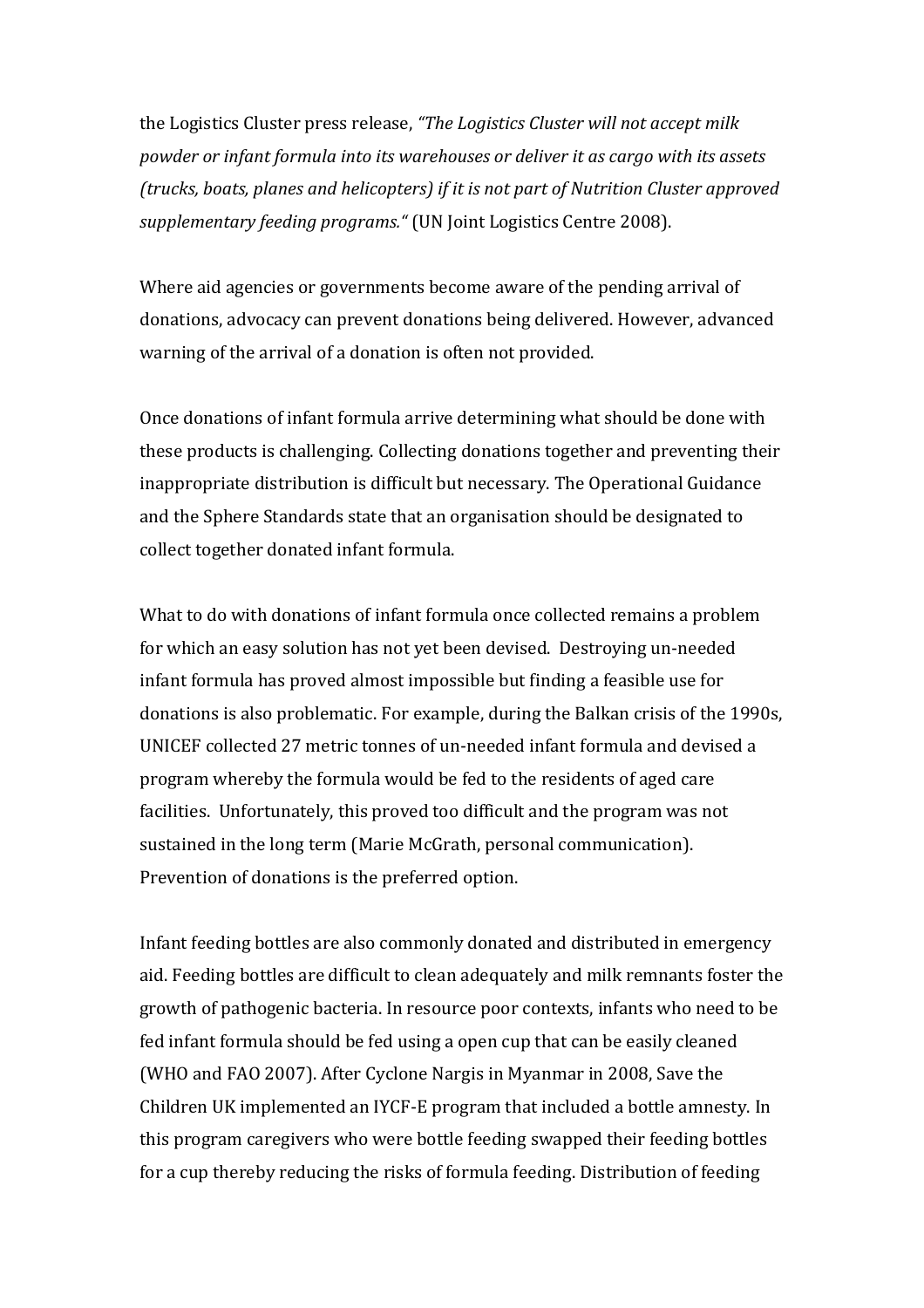bottles is also problematic because it encourages formula feeding or the feeding other milks to infants. There is no place for donation or distribution of feeding bottles in an emergency.

### **Why breastfeeding mothers request and use donated infant formula**

Breastfeeding mothers who are given donations of infant formula in an emergency will commonly feed this formula to their infants. In addition, breastfeeding mothers will often request supplies of infant formula from aid organisations. The desire of breastfeeding women to obtain infant formula in an emergency arises from a variety of circumstances.

## Women believe they are unable to breastfeed

Women may believe that they are unable to breastfeed. The belief that stress or lack of food prevents milk production is common and is often based on mothers' interpretation of their infants' behaviour. While neither stress nor moderate malnutrition affects breast milk production or quality (Prentice, Roberts et al. 1983, Hill, Aldag et al. 2005), stress can delay the milk ejection reflex, resulting in infants becoming fussy at the breast. Mothers can interpret such fussiness as indicating that they do not have enough or good enough milk for their infants. Support can enable mothers to maintain exclusive and continued breastfeeding (UNICEF 2008). If a woman is severely malnourished, feeding the mother will enable her to feed her baby.

## Cultural beliefs

Cultural beliefs may result in requests for infant formula. For example, in Haiti after the 2010 earthquake some believed that the experience of trauma would make their breast milk bad (Dörnemann and Kelly 2013). Therefore mothers who were traumatised requested infant formula because they did not wish to harm their infant by breastfeeding. Similarly, in many cultures colostrum is considered unhealthy for newborns and women may seek infant formula to feed their babies until their milk "comes in." Education and breastfeeding support can enable women to adapt their view of these situations, to exclusively breastfeed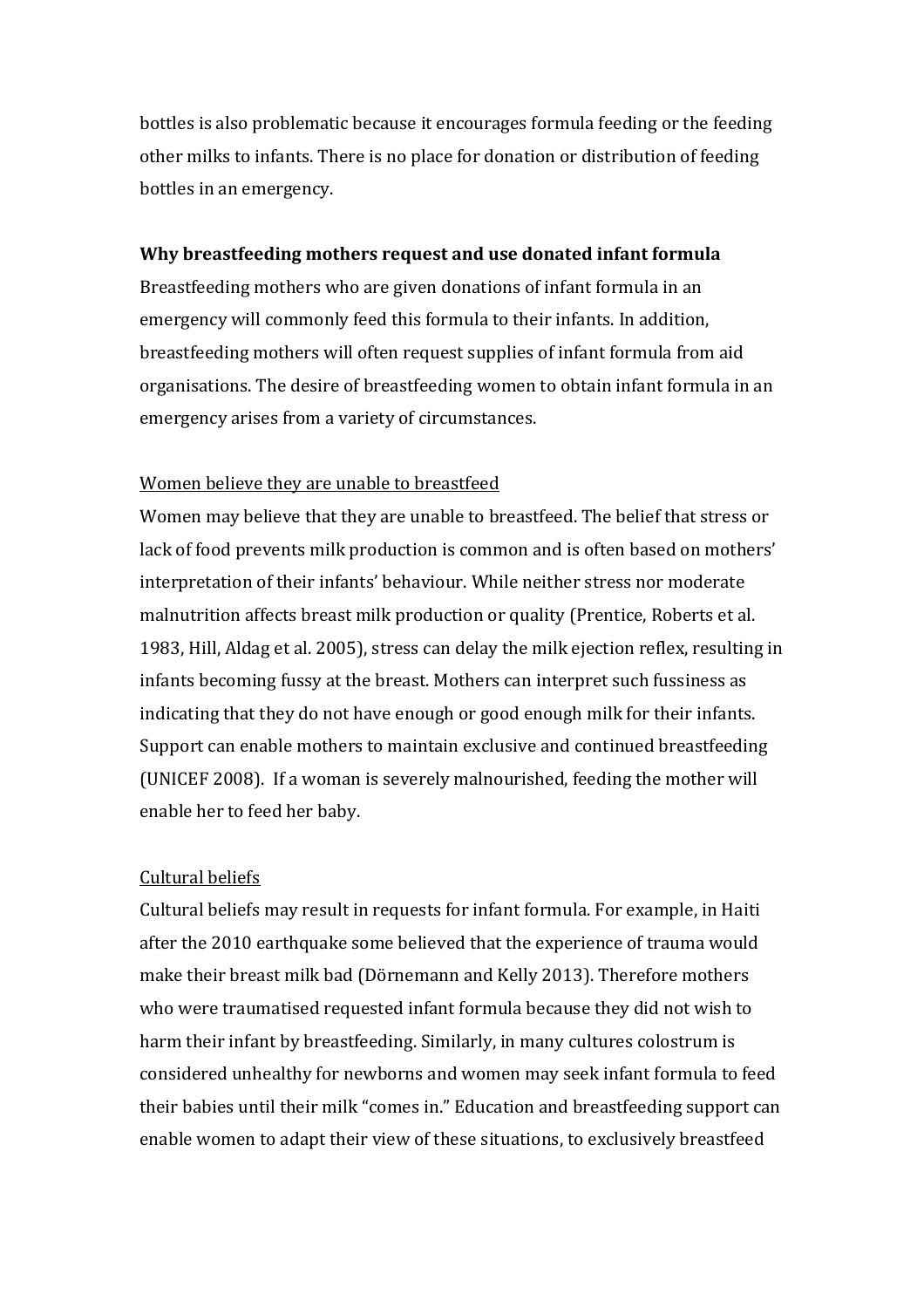their young infants and continue to breastfeeding after the introduction of complementary foods (UNICEF 2008, Dörnemann and Kelly 2013).

## Aspiration to bottle feed

Aspiration to bottle feed may lead to women requesting infant formula. In the developing world, formula feeding is associated with high socio-economic status. Advertising suggesting that formula feeding improves brain function and educational success has impacted community beliefs about the desirability of formula feeding. When women become aware that aid organisations are distributing infant formula they may see this as an opportunity to provide their baby with something that they have always wanted to give them but have not been able to afford.

# Infant formula is a high value product

Mothers and other members of the community may seek infant formula, not to feed their own infant, but to sell. Infant formula is a high value product everywhere, but especially in the developing world. For example the cost of fully formula feeding an infant in the Philippines is estimated at more than three quarters of household income for those who are in the bottom 30% of household income earners (UNICEF 2005, Republic of the Philippines 2011). In the aftermath of an emergency obtaining something of high value provides some security. Individuals may also seemly be seeking to profit from the emergency in obtaining infant formula and fraudulent requests for formula are encouraged by the presence of excessive donations (e.g. Whitehead 2005).

## Formula feeding is normal in the population

In some countries or locations formula feeding is the normal and expected way to feed a baby (Lutter and Morrow 2013, Nemeh Ahmad, Abidhakeem et al. 2014). When an emergency occurs, women may still desire to bottle feed. They may also be more comfortable with formula feeding than breastfeeding and wish to formula feed simply because it is familiar and therefore comfortingly normal. Being from a culture where bottle feeding is normal means that breastfeeding in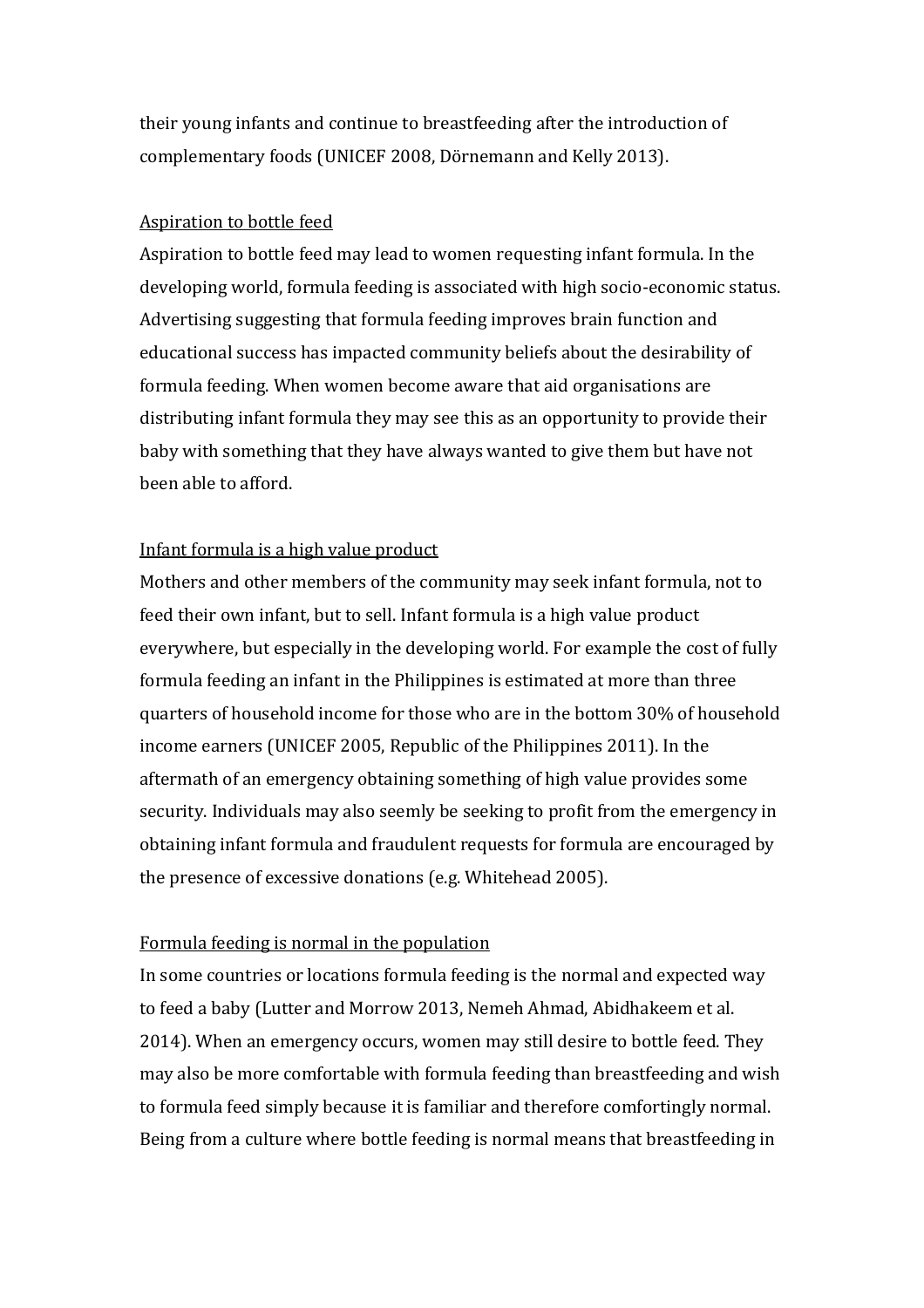public may be stigmatised. This presents a barrier to breastfeeding that is particularly evident in emergencies where privacy may be scarce.

#### **Supporting breastfeeding women in emergencies**

Regardless of the pre-emergency context for infant feeding, women need support to breastfeed in emergencies. They require support to initiate breastfeeding early, to continue exclusive breastfeeding, to resume exclusive breastfeeding, and to continue breastfeeding through the complementary feeding period in emergencies. Women who are concerned that stress or lack of food may affect their ability to make milk require reassurance that this is not the case. They may also receive donations of infant formula or other milks and not understand the risk that use of these product pose to their infants. They will also encounter breastfeeding challenges that are unrelated to the emergency.

Providing support for breastfeeding women and their infants via breastfeeding counselling is an intervention that has been implemented in many emergencies. Access to breastfeeding counsellors has been facilitated in two ways: sending counsellors to mothers or having central places where mothers can come to counsellors. The first method was applied after the Yogyakarta earthquake in Indonesia (2006) and Cyclone Nargis in Myanmar (2008). Because movement from place to place was difficult, counsellors were sent out to visit mothers and provide breastfeeding support. Research from Yogyakarta demonstrated that the breastfeeding counselling provided was very successful in enabling women to exclusively breastfeed and avoid the use of donated infant formula (Sukotjo 2006).

The second method of providing breastfeeding counselling via central spaces is often called the "baby tent" model. Providing "baby tents" where mothers can access breastfeeding support is amongst the oldest emergency response targeted at infants. This method was first deployed in Albania during the Balkans' crisis in the 1990s and has been extensively used since (Anonymous 1999) in contexts as diverse as Haiti, New Zealand and currently in Europe (Talley and Boyd 2013, Hargest-Slade and Gribble 2015). "Baby tents" may be actual tents but they are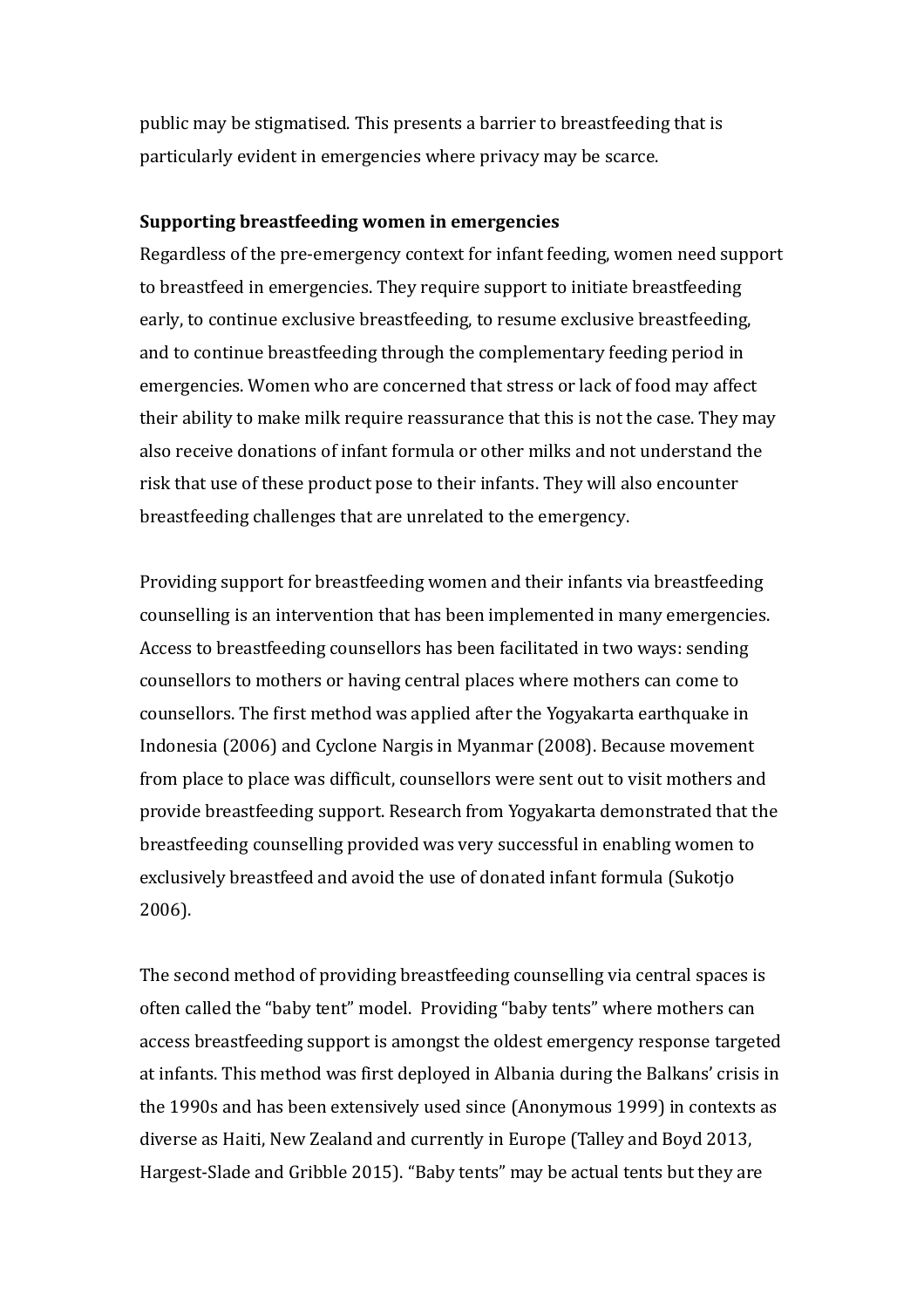often in buildings such as schools, clinics or evacuation centres. They are a place where mothers can go to find other mothers, safety, emotional support and assistance with breastfeeding. A "baby tent" is different from a normal hospital or clinic service in that the service focuses on well, rather than sick, infants however, depending upon the set up mothers may be able to access health professionals there or be referred onto other services where they can access health professionals.

Breastfeeding counsellors encourage mothers to start breastfeeding straight after birth, to give their babies only breastmilk for the first six months of life, alert them to the dangers of infant formula and other milks, provide support and encouragement, address mother's concerns, builds her confidence in her ability to breastfeed and rebuts myths. The counselling skills needed in an emergency are no different from those required in non-emergency situations. Where breastfeeding counsellors are not immediately available, it is possible to quickly train and deploy them as a part of emergency response (Sukotjo 2006). Such counsellors have been found to provide effective support to breastfeeding women and support exclusive breastfeeding regardless of the distribution of infant formula (Sukotjo 2006).

## **Supporting non-breastfed infants**

The Operational Guidance states that aid should be provided to formula fed infants on an individualized basis with a needs assessment carried out by a suitably qualified individual. Since breastfeeding provides infants with the best chance of survival, options for providing breastmilk should be explored before a decision is made to support formula feeding. In addition, supporting formula feeding requires substantial resources and providing support to a large number of infants is difficult. Reducing the number of infants requiring such support enables better support for those infants for whom breastfeeding is truly impossible.

#### Wet nursing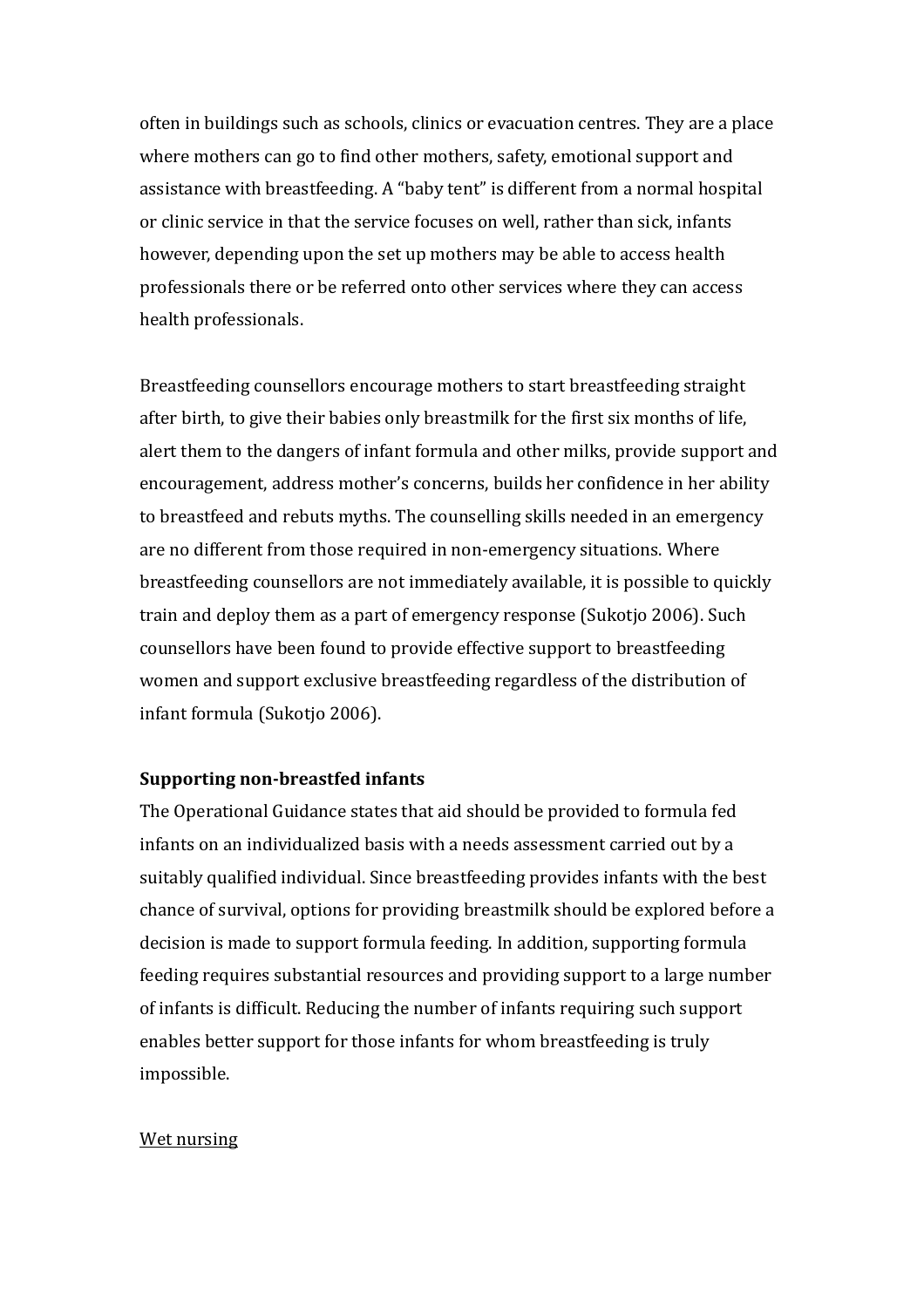Wet nursing is often a viable option for providing safe food to infants who are motherless or who were formula fed at the time the emergency occurred. Within communities, women who are breastfeeding their own infants or whose infant has died may be willing to breastfeed an infant who would otherwise require formula feeding. In some circumstances it may be appropriate for wet nurses to be compensated for their work with additional food or other resources. Consideration of the risk of HIV transmission via wet nursing is necessary (UNHCR 2009).

#### Relactation

Another option for making breastmilk available to an infant is relactation. Relactation is the process by which a woman who is not lactating begins to make milk in response to the suckling of an infant. If the infant is formula fed because his or her mother had ceased breastfeeding, she may be willing to restart breastfeeding. If the infant is motherless, a relative or another woman within the community may be willing to relactate. Wet nursing and relactation can often work together, the wet nurse supplementing the mother or primary caregiver's milk until such time as their milk is sufficient.

#### Resumption of exclusive breastfeeding

Some infants may have been partially breastfed and partially formula fed at the time of the emergency or be partial formula fed as a result of the inappropriate distribution of infant formula. In such cases, it should be considered whether exclusive breastfeeding can be resumed. Given that breast milk supply increases as more milk is removed, women are able to increase their milk supply by increasing the frequency of feeds. Support from appropriately skilled health professionals or breastfeeding counsellors should be provided to breastfeeding women including those who are wet nursing, relactating or increasing their milk supply.

#### Supporting formula feeding

In many instances there will be infants for whom breastfeeding is not possible. These infants will require infant formula. As outlined in the Operational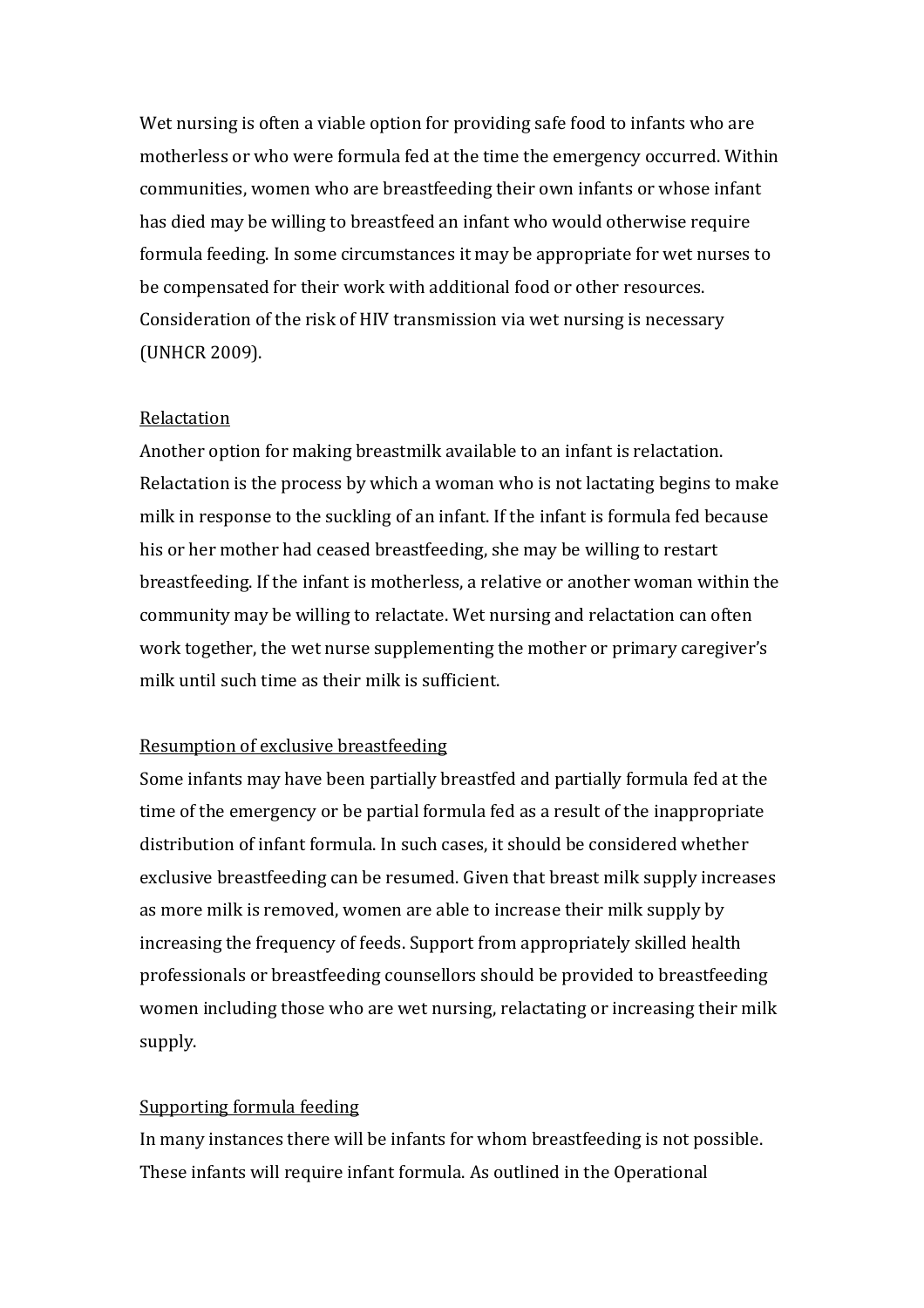Guidance the caregivers of infants who need to be formula fed should be provided with not only infant formula that meets *Codex Alimentarius* standards but all of the other resources necessary to formula feed. This will likely include water, cooking equipment, a feeding cup, utensils for reconstituting feeds, education on how to use these resources and medical supervision.

A large-scale formula feeding program was implemented after the 2010 Haiti earthquake. Several organisations including Save the Children, Concern, Action Contre la Faim, World Vision and UNICEF worked as members of the United Nations Nutrition Cluster to operate "baby tents" which provided support for both breastfeeding and formula feeding. Caregivers of infants could attend the baby tents where their baby's health and nutritional status would be assessed. Caregivers of breastfed infants were provided with counselling and education to assist them to maintain or regain exclusive breastfeeding and to continue breastfeeding after the introduction of complementary foods.

Where infants were not breastfed and met inclusion criteria, they could be entered into the formula feeding program. The inclusion criteria were: mother absent long-term or deceased, mother suffering from a serious medical condition, abandoned or rejected children, child formula fed prior to emergency, mother not willing to relactate or HIV positive, relactating mothers until relactation complete and victims of sexual violence who chose not to breastfeed (Norton 2011). Caregivers of infants in the formula feeding program were provided with ready-to-use liquid infant formula, feeding cups, intensive education on how to use the infant formula and on-going health supervision (Moreaux 2011).

#### **Complementary feeding in emergencies**

Once infants reach six months of age it is recommended that they be fed other foods in addition to breastmilk or infant formula (WHO and UNICEF 2003). Appropriate complementary feeding can be captured by the acronym FATVAH meaning fed at the right **F**requency, in adequate **A**mounts, of appropriate **T**exture, using a **V**ariety of different foods, and in a way that enables **A**ctive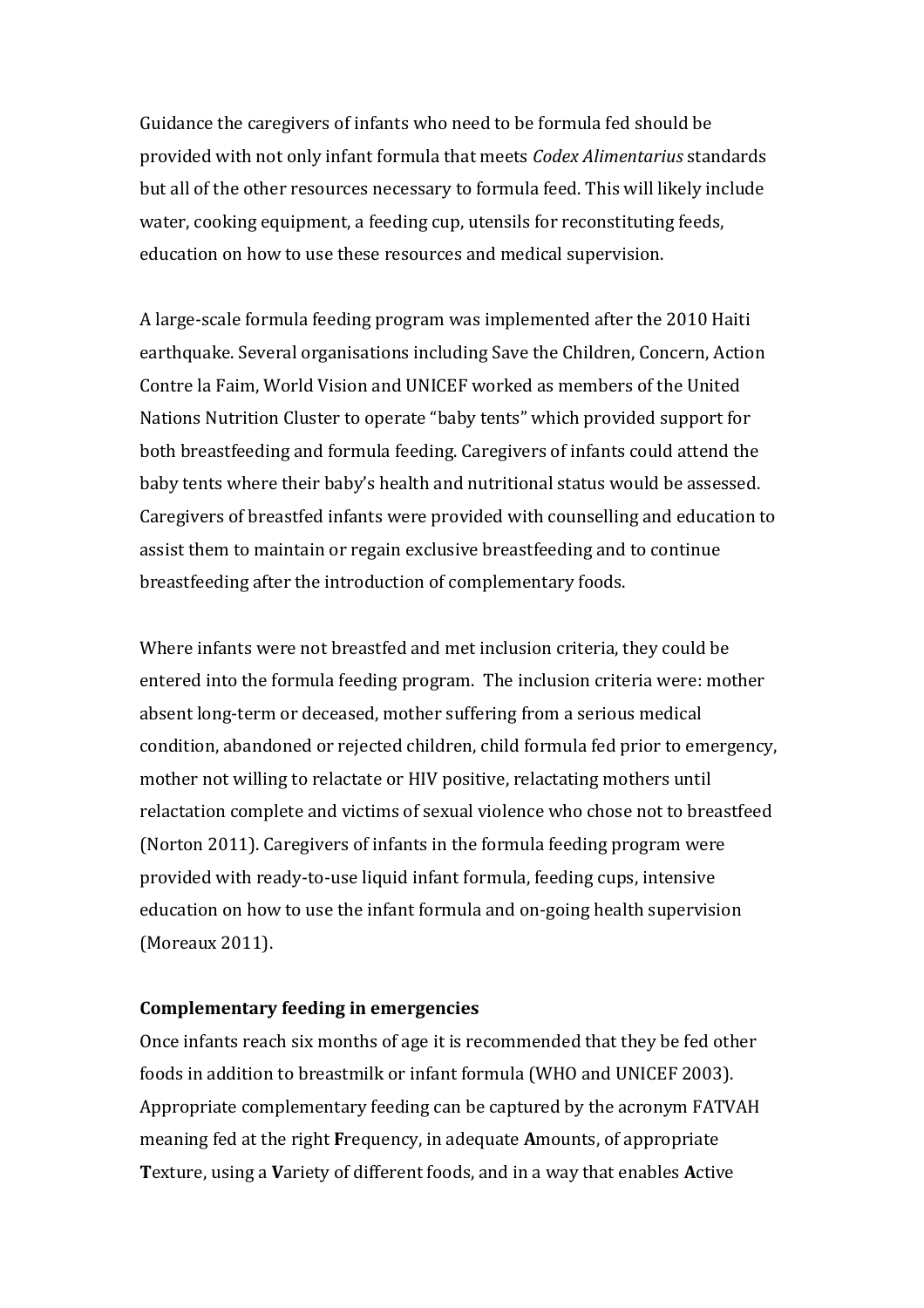feeding. Foods should be **H**ygienically prepared (Care, University Co LLC et al. No date). Complementary foods also need to be acceptable to caregivers otherwise they will not feed them to their children. Ensuring that caregivers have access to appropriate complementary foods and the tools necessary to prepare and feed them to their infants and young children is a real challenge to which solutions are often difficult to find (IFE Core Group 2009).

#### **Supporting IYCF-E is a cross cutting issue**

Supporting appropriate infant feeding in emergencies is a cross cutting issue requiring the involvement of many parts of the aid response. Shelter and protection should ensure that women with infants have access to privacy and safe shelter and can identify women in need of infant feeding support; food security should give mothers priority access to food and water; psychosocial support should assist mothers in dealing with trauma and in caring for their infants; logistics should prevent the acceptance and distribution of donations of milk products; water and sanitation should ensure that the water made available to carers of infants is suitable for reconstituting breast-milk substitutes; livelihoods should design programmes that enable mothers to keep their infants close to them; and media and communications should provide messages on safe infant feeding practices to those affected by the emergency and the outside world, which will help to prevent inappropriate donations and distributions of breast-milk substitutes.

#### **Emergency preparedness**

Given the challenges of providing aid to infants in emergencies, emergency preparedness is vital. In line with this, the World Health Assembly (in resolution WHA 63.23) called on governments to ensure that national and international emergency plans include an IYCF-E response based on the Operational Guidance. Because of the difficulties of supporting formula fed infants in emergencies, preparedness plans should stress the importance of protecting, promoting and supporting breastfeeding prior to as well as during the emergency. Promotion of exclusive and continued breastfeeding should be considered an emergency preparedness activity increasing community resilience. Emergency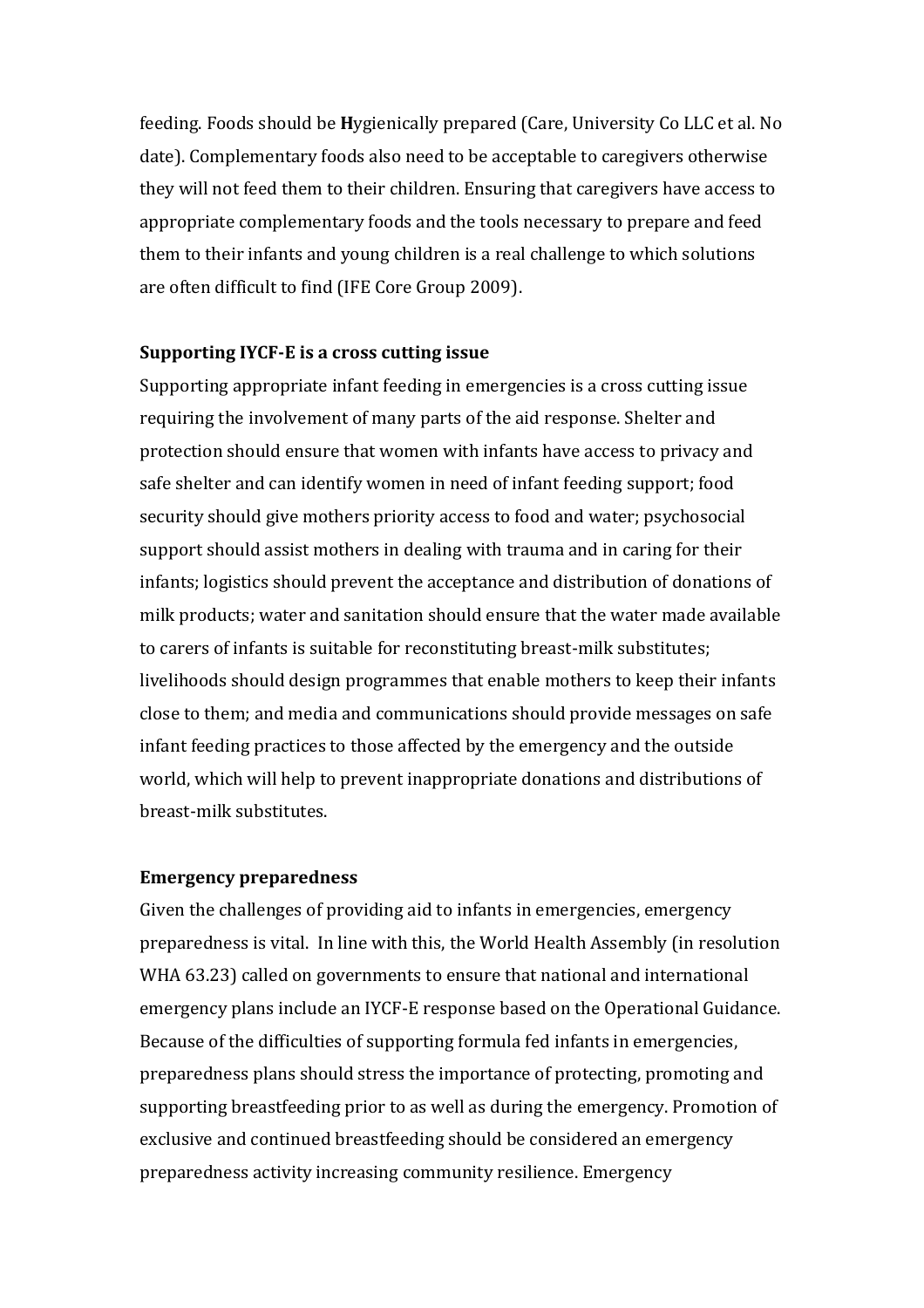preparedness plans enable the better provision of aid once an emergency occurs including increasing the ease of prevention and management of donations as well as the implementation of programs to support the wellbeing of all infants.

# **Emergencies in resource rich contexts**

Whilst large-scale humanitarian emergencies most commonly affect developing countries they also occur in highly developed contexts. In developed country contexts it may be possible to get aid to affected populations relatively quickly. However, without appropriate food, young infants may become very sick and may not survive the few days that aid delivery may take. For example, several days delay in providing food to formula fed infants after Hurricane Katrina in the USA in 2005 resulted in dangerous practices such as feeding infants water and reports of infant deaths due to "dehydration" or lack of food (Gruich 2006, Gribble and Berry 2011). The large number of formula fed infants in developed countries can make aid delivery difficult

Unfortunately, even where both formula feeding and large-scale emergencies are common, governments and organisations rarely provide parents and caregivers with detailed information about emergency preparedness when caring for an infant. Most simply state that parents and caregivers should consider the special needs of infants when preparing an emergency kit. Notable exceptions, are the Queensland Government in Australia and the government of New Zealand which provides detailed information about the resources that are needed to formula feed and how to use those resources in and emergency (Queensland Health 2012).

Preparing formula feeds when electricity and unlimited hot water are unavailable, is difficult and substantial resources are required. Where powdered infant formula is used, approximately three litres of water per feed as well as a method of heating water is needed along with other resources such as a kettle, pot, detergent and paper towels. Use of ready-to-use infant formula and disposable feeding implements (single use feeding bottles and teats or cups) reduces the amount of water required to 500mls per feed and removes the need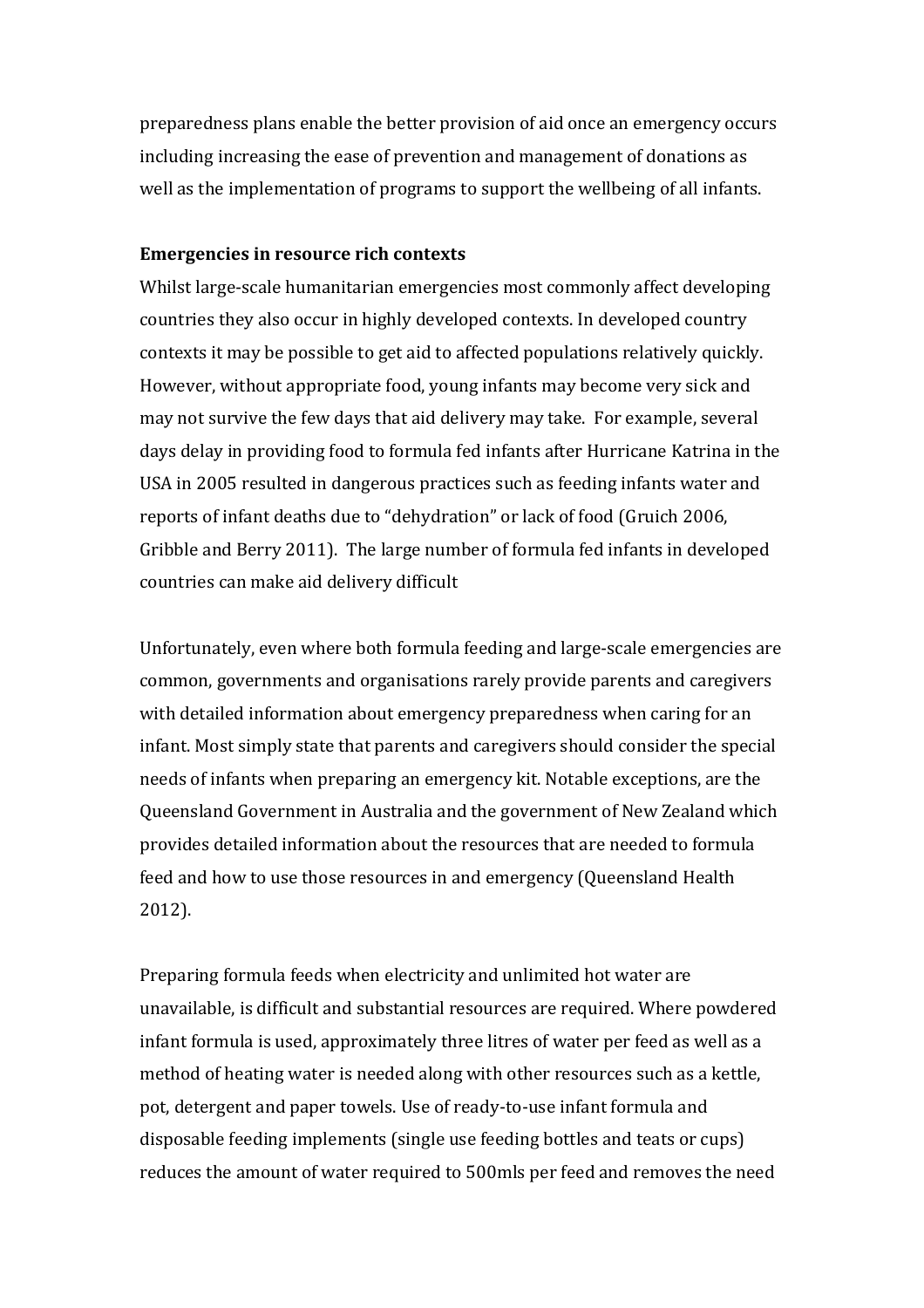of a mechanism for heating water and equipment for cleaning feeding implements (Gribble and Berry 2011).

# **Refugee crisis in Europe**

The IYCF-E challenges posed by the current refugee crisis in Europe contains all of the elements of challenge usually associated with IYCF-E as well as some challenges unique to this emergency. Key elements include:

- The situation is chaotic
- Traumatised mothers and caregivers are travelling with their infants and children
- Mothers are from a culture where formula feeding is normalised and breastfeeding stigmatised and considered unreliable
- A very large proportion of mothers are formula feeding or having difficulty with breastfeeding
- Access to infant formula and the resources to prepare and feed it are difficult to obtain
- Donations and inappropriate distributions of infant formula, other milks and complementary foods are rife
- Resources and support for breastfeeding women are often not available
- Media reports are contributing to poor IYCF-E practice

The new challenge posed by this emergency is the speed with which people are moving and with which the routes taken change. This challenge has resulted in the IFE Core Group release interim guidance specifically to deal with this difficult situation (IFE Core Group 2015). However, the central need for mothers and babies to be supported remains.

# **Summary points:**

 Infants experience heightened vulnerability to illness and death in an emergency and formula fed infants are at greatest risk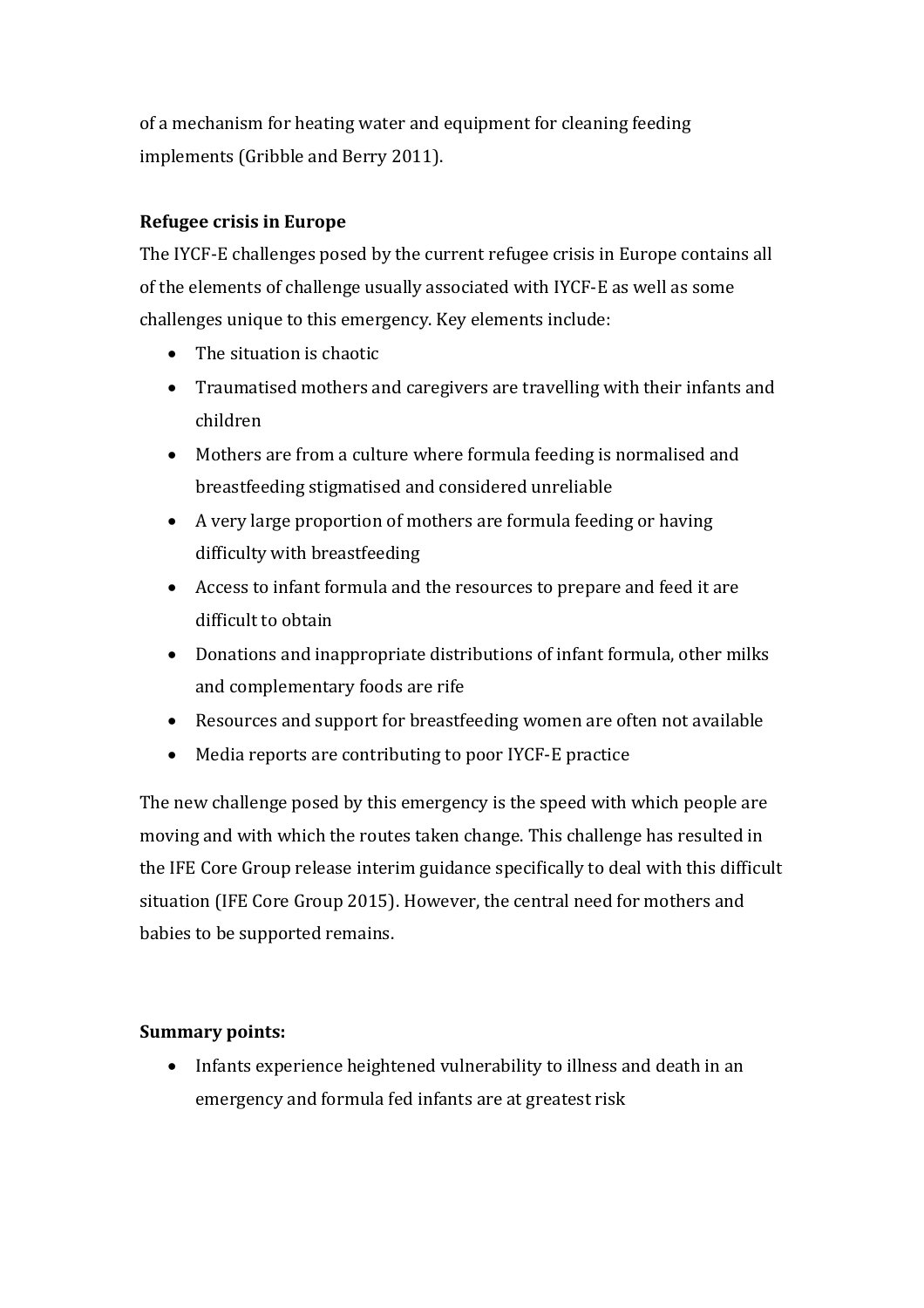- Donation and indiscriminate distribution of infant formula increases rates of morbidity and mortality by decreasing rates of exclusive breastfeeding and increasing rates of formula feeding
- The International Code of Marketing of Breastmilk Substitutes, the Operational Guidance on Infant and Young Child Feeding, and the Sphere Handbook: Humanitarian Charter and Minimum Standards in Humanitarian Response provide essential guidance on providing effective aid to infants in an emergency
- Preventing and controlling the donation and distribution of infant formula should be a high priority in emergencies
- Breastfeeding women should be supported to exclusively breastfeed their young infants and to continue breastfeeding after the introduction of complementary foods
- Where infants are not breastfed, options for obtaining breastmilk for the infant via wet nursing or relactation should be explored before a decision is made to support formula feeding
- Where a decision is made to support formula feeding, caregivers should be provided with all of the resources necessary to formula feed including infant formula, water, fuel, feeding and preparation utensils, education and medical supervision for as long as the infant requires it
- Governments should develop emergency preparedness plans that include support for breastfeeding prior to an emergency as well as an appropriate emergency response in line with internationally recognised guidance

Adhisivam, B., S. Srinivasan, M. B. Soudarssanane, S. Deepak Amalnath and A. Nirmal Kumar (2006). "Feeding of infants and young children in tsunami affected villages in Pondicherry." Indian Pediatrics **43**(8): 724-727.

Al Gasseer, N., E. Dresden, G. B. Keeney and N. Warren (2004). "Status of women and infants in complex humanitarian emergencies." Journal of Midwifery and Women's Health **49**(4 Suppl 1): 7-13.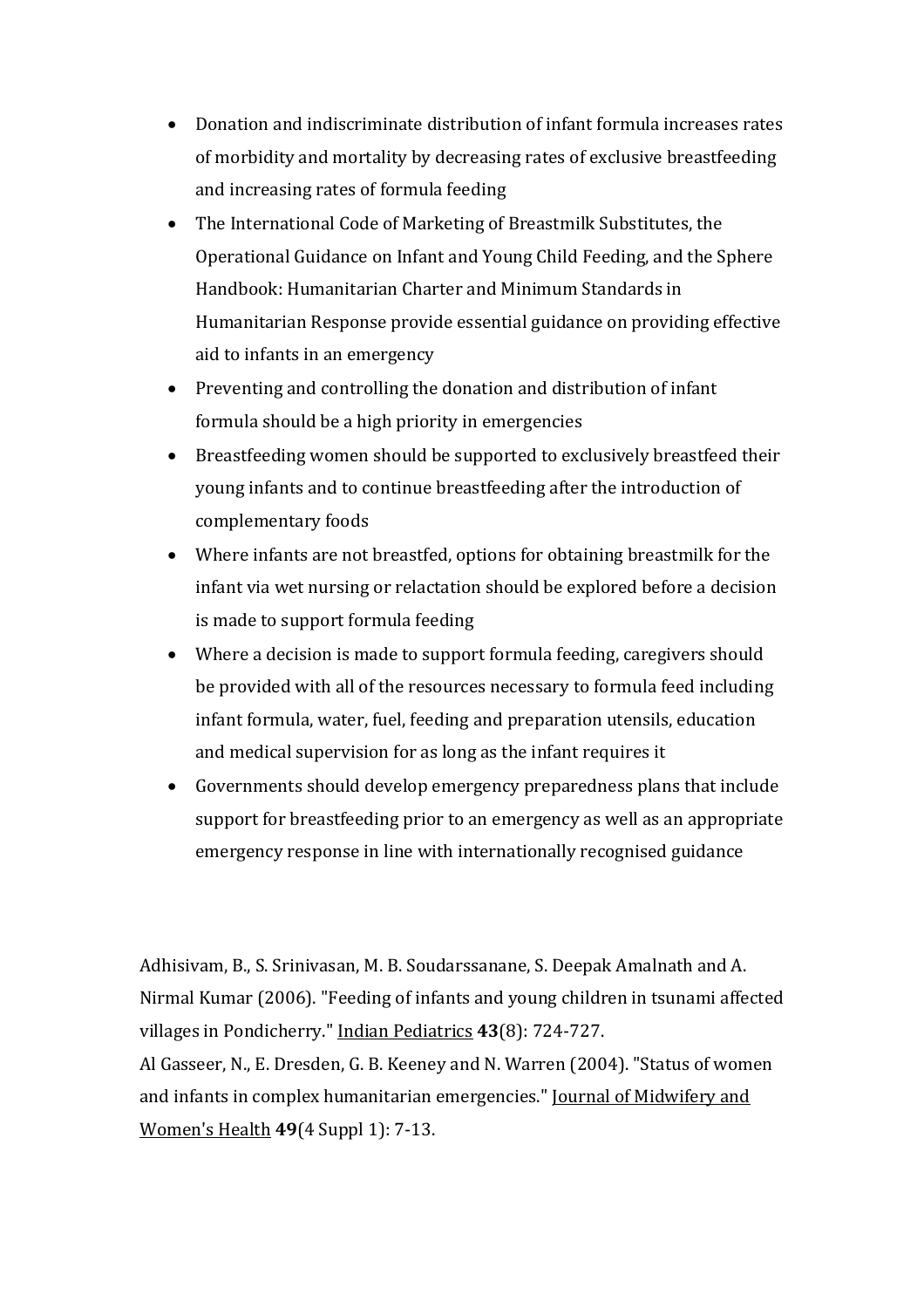Anonymous (1999). "Mothers and babies benefit from a place of their own: two success stories." BFHI News **September/October: 7**.

Arts, M. (2006). "Infant feeding in the South Asia aftermath." Field Exchange **27**: 2-4.

Black, R. E., L. H. Allen, Z. A. Bhutta, L. E. Caulfield, M. de Onis, M. Ezzati, C. Mathers and J. Rivera (2008). "Maternal and child undernutrition: Global and regional exposures and health consequences." The Lancet **371**(9608): 243-260. Borrel, A., A. Taylor, M. McGrath, A. Seal, E. Hormann, L. Phelps and F. Mason (2001). "From policy to practice: Challenges in infant feeding in emergencies during the Balkan crisis." Disasters **25**(2): 149-163.

Carballo, M. and B. Heal (2005). "The public health response to the tsunami." Forced Migration Review **July**: 12-14.

Care, University Co LLC and Center for Human Services (No date). Infant and Young Child Feeding Counselling: A Trainer's Guide.

Caritas. (2004). "Caritas Australia emergency update 2: Iran earthquake." Retrieved 30 June, 2013, 2009, from [http://reliefweb.int/report/iran-islamic](http://reliefweb.int/report/iran-islamic-republic/caritas-australia-emergency-update-2-iran-earthquake)[republic/caritas-australia-emergency-update-2-iran-earthquake.](http://reliefweb.int/report/iran-islamic-republic/caritas-australia-emergency-update-2-iran-earthquake)

Creek, T. (2006). Role of infant feeding and HIV in a severe outbreak of diarrhea and malnutrition among young children- Botswana. 3rd PEPFAR Implementers Meeting, Durban.

Creek, T., A. Kim, L. Lu, W. Arvelo, A. Bowen, O. Mach, T. Finkbeiner, L. Zaks, J. Massunge, L. Mazhani, E. Mintz, N. Shaffer and M. Davis (2006). Role of infant feeding and HIV in a severe outbreak of diarrhea and malnutrition among young children, Botswana, 2006. 14th Conference on Retroviruses and Opportunistic Infections, Los Angeles.

Creek, T. L., A. Kim, L. Lu, A. Bowen, J. Masunge, W. Arvelo, M. Smit, O. Mach, K. Legwaila, C. Motswere, L. Zaks, T. Finkbeiner, L. Povinelli, M. Maruping, G. Ngwaru, G. Tebele, C. Bopp, N. Puhr, S. P. Johnston, A. J. Dasilva, C. Bern, R. S. Beard and M. K. Davis (2010). "Hospitalization and mortality among primarily nonbreastfed children during a large outbreak of diarrhea and malnutrition in Botswana, 2006." JAIDS **53**(1): 14-19.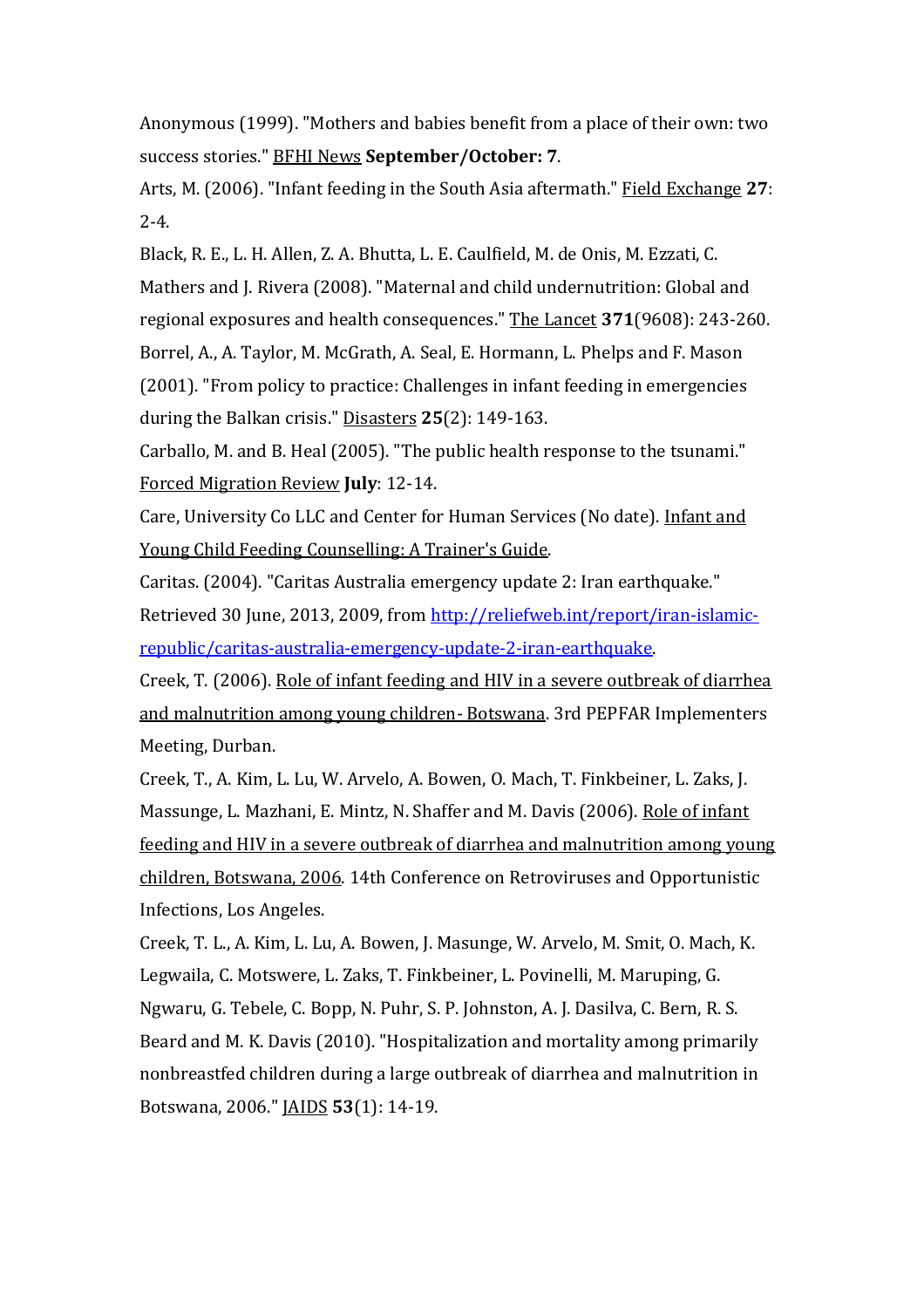Dörnemann, J. and A. H. Kelly (2013). "'It is me who eats, to nourish him': a mixed-method study of breastfeeding in post-earthquake Haiti." Maternal and Child Nutrition **9**(1): 74-89.

Gribble, K. (2011). "Mechanisms behind breastmilk's protection against, and artificial baby milk's facilitation of, diarrhoeal illness." Breastfeeding Review **19**(2): 19-26.

Gribble, K. D. (2013). "Media messages and the needs of infants and young children after Cyclone Nargis and the WenChuan Earthquake." Disasters **37**(1): 80-100.

Gribble, K. D. and N. J. Berry (2011). "Emergency preparedness for those who care for infants in developed country contexts." International Breastfeeding Journal **6**(1): 16.

Gruich, M. (2006). "Life-changing experiences of a private practicing pediatrician: perspectives from a private pediatric practice." Pediatrics **117**(5 Pt 3): S359-364.

Hargest-Slade, A.-C. and K. D. Gribble (2015). "Shaken but not broken: Supporting breastfeeding women after the 2011 Christchurch New Zealand earthquake." Breastfeeding Review **23**(3): 7-13.

Harutyunyan, S. (2008). "Armenian case study." Retrieved 1 June 2013, from [http://www.ennonline.net/pool/files/ife/armenian-case-study.doc.](http://www.ennonline.net/pool/files/ife/armenian-case-study.doc)

Hill, P. D., J. C. Aldag, R. T. Chatterton and M. Zinaman (2005). "Psychological distress and milk volume in lactating mothers." Western Journal of Nursing Research **27**(6): 676-693.

Hipgrave, D. B., F. Assefa, A. Winoto and S. Sukotjo (2012). "Donated breast milk substitutes and incidence of diarrhoea among infants and young children after the May 2006 earthquake in Yogyakarta and Central Java." Public Health Nutrition **15**(2): 307-315.

IFE Core Group (2007). Infant and Young Child Feeding in Emergencies: Operational Guidance for Emergency Relief Staff and Programme Managers. Version 2.1. Oxford, ENN.

IFE Core Group (2009). Complementary Feeding of Infants and Young Children in Emergencies.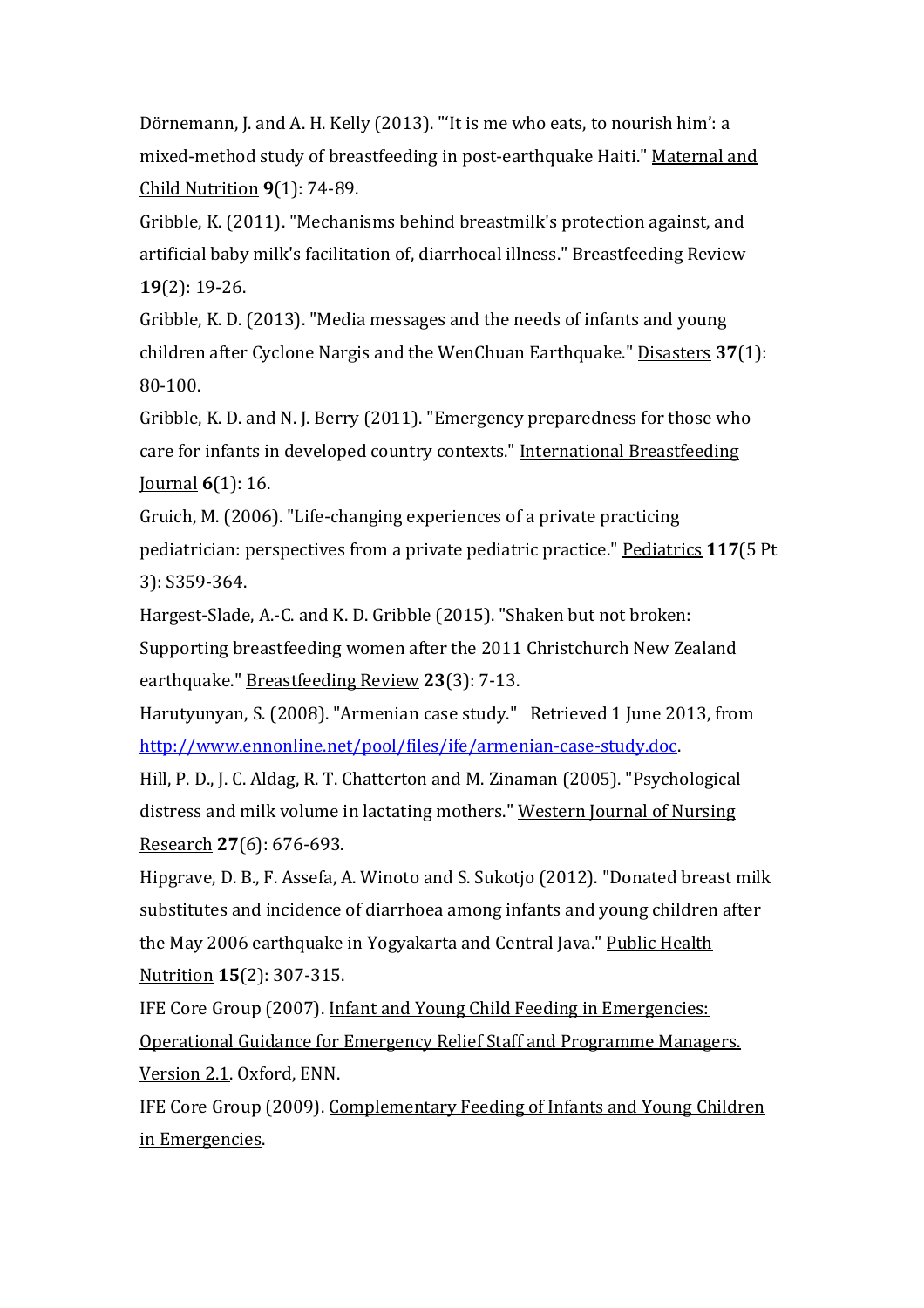IFE Core Group (2015). Interim Operational Considerations for the feeding support of Infants and Young Children under 2 years of age in refugee and migrant transit settings in Europe.

IRIN. (2009, 2 September). "Pakistan: Baby formula risk for IDPs." AlertNet Retrieved 1 June 2013, 2009, from

[http://www.irinnews.org/Report/84898/PAKISTAN-Baby-formula-risk-for-](http://www.irinnews.org/Report/84898/PAKISTAN-Baby-formula-risk-for-IDPs)[IDPs.](http://www.irinnews.org/Report/84898/PAKISTAN-Baby-formula-risk-for-IDPs)

IRIN. (2013, 30 April 2013). "Philippines mulls formula donations during disasters." Retrieved 1 July 2013, from

[http://www.irinnews.org/Report/97943/Philippines-mulls-formula-donations](http://www.irinnews.org/Report/97943/Philippines-mulls-formula-donations-during-disasters)[during-disasters.](http://www.irinnews.org/Report/97943/Philippines-mulls-formula-donations-during-disasters)

Jayathilaka, A. (2005). Sri Lanka. White Ribbon Alliance Bali Conference Special Plenary Session on Maternal Health in Times of Crisis, Bali, Indonesia.

Khan, M. U. and M. H. Munshi (1983). "Clinical illnesses and causes of death in a Burmese refugee camp in Bangladesh." International Journal of Epidemiology **12**(4): 460-464.

Lauer, J., A. Betrán, A. Barros and M. de Onís (2006). "Deaths and years of life lost due to suboptimal breast-feeding among children in the developing world: A global ecological risk assessment." Public Health Nutrition **9**(6): 673-685. Lutter, C. K. and A. L. Morrow (2013). "Protection, promotion, and support and global trends in breastfeeding." Advances in Nutrition: An International Review Journal **4**(2): 213-219.

Mach, O., L. Lu, T. Creek, A. Bowen, W. Arvelo, M. Smit, J. Masunge, M. Brennan and T. Handzel (2009). "Population-based study of a widespread outbreak of diarrhea associated with increased mortality and malnutrition in Botswana, January-March, 2006." American Journal of Tropical Medicine and Hygiene **80**(5): 812-818.

Moreaux, M. (2011). Evaluation of Concern Worldwide's Infant Feeding Response in Haiti: One year after the 2010 earthquake. Dublin, Concern. Nemeh Ahmad, A.-A., O. Abidhakeem and A. Roba Tawfig (2014). "Factors associated with exclusive breastfeeding practices among mothers in Syria: A cross-sectional study." British Journal of Medicine and Medical Research **4**(14): 2713-2724.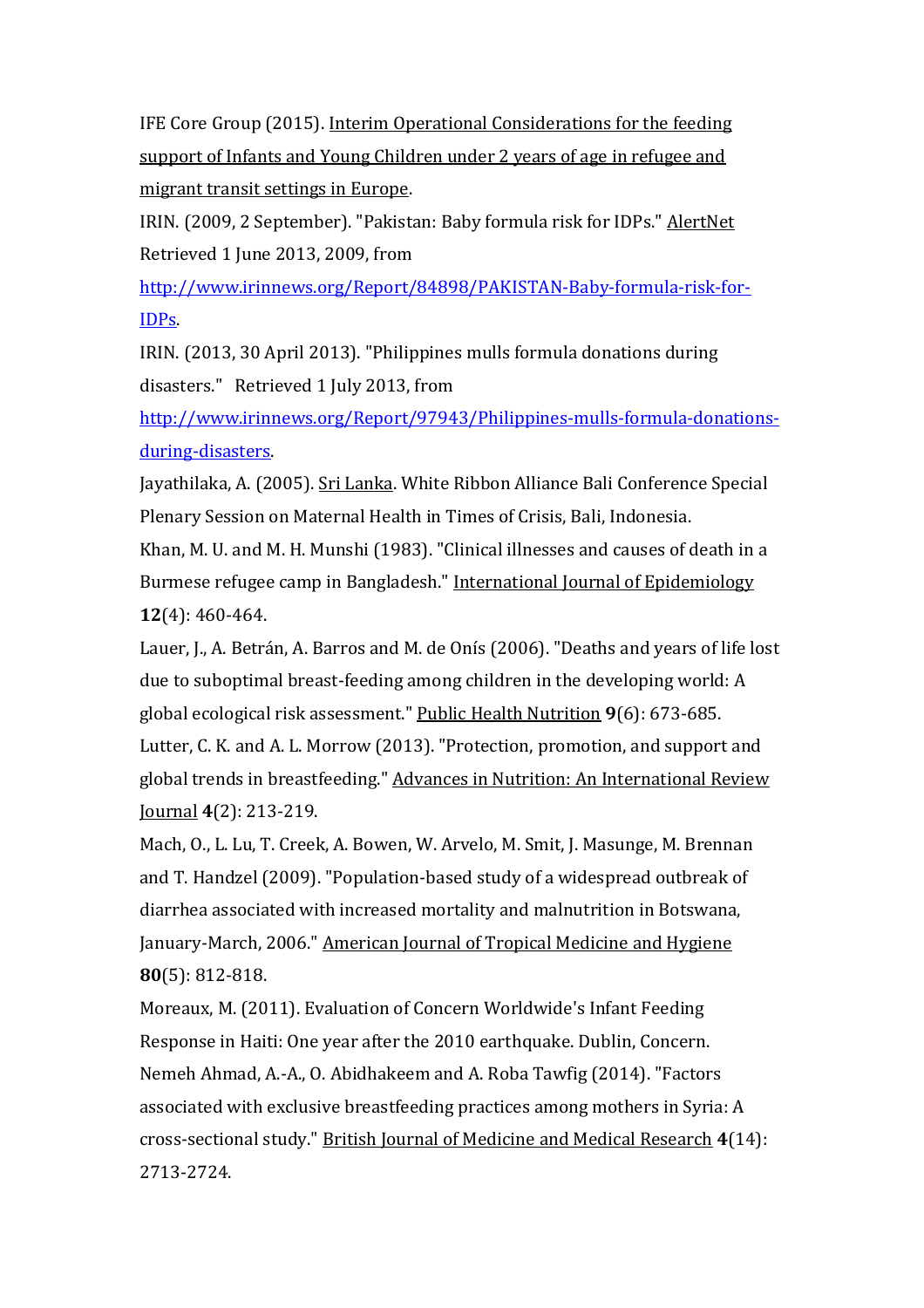Norton, R. (2011). Infant feeding in emergencies: Protecting and supporting breastfeeding in the aftermath of the Haiti earthquake. Canadian Breastfeeding Conference, Toronto.

Nybo, T. (2010). "'Baby tents' offer quake-affected Haitian mothers a safe place to breastfeed." Retrieved 1 March 2013, from

[http://www.unicef.org/infobycountry/haiti\\_52797.html.](http://www.unicef.org/infobycountry/haiti_52797.html)

O'Connor, M. E., F. M. Burkle, Jr. and K. Olness (2001). "Infant feeding practices in complex emergencies: a case study approach." Prehospital and Disaster Medicine **16**(4): 231-238.

Prentice, A. M., S. B. Roberts, A. Prentice, A. A. Paul, M. Watkinson, A. A.

Watkinson and R. G. Whitehead (1983). "Dietary supplementation of lactating Gambian women. I. Effect on breast-milk volume and quality." Human Nutrition - Clinical Nutrition **37**(1): 53-64.

Queensland Health. (2012). "Food for infants in emergencies." Retrieved 1 June 2013, from [http://www.health.qld.gov.au/disaster/html/food-for-infants.asp.](http://www.health.qld.gov.au/disaster/html/food-for-infants.asp) Republic of the Philippines, N. S. O. (2011). "Families in the bottom 30 percent income group earned 62 thousand Pesos in 2009." Retrieved 1 June 2013, from [http://www.census.gov.ph/content/families-bottom-30-percent-income-group](http://www.census.gov.ph/content/families-bottom-30-percent-income-group-earned-62-thousand-pesos-2009-final-results-2009)[earned-62-thousand-pesos-2009-final-results-2009.](http://www.census.gov.ph/content/families-bottom-30-percent-income-group-earned-62-thousand-pesos-2009-final-results-2009)

Sukotjo, S. (2006). Infant feeding after the May 2006 earthquake in Yogyakarta, Indonesia. Making it Matter: proceedings of a strategy meeting health by the Infant and Young Child Feeding in Emergencies (IFE) Core Group, Oxford.

Talayero, J. M. P., M. Lizan-Garcia, A. Otero Puime, M. J. Benlloch Muncharaz, B.

Beseler Soto, M. Sanchez-Palomares, L. Santos Serrano and L. L. Rivera (2006).

"Full breastfeeding and hospitalization as a result of infections in the first year of life." Pediatrics **118**(1): e92-99.

Talley, L. E. and E. Boyd (2013). "Challenges to the programmatic implementation of ready to use infant formula in the post-earthquake response, haiti, 2010: a program review." PLoS One **8**(12): e84043.

The Sphere Project (2011). The Sphere Handbook: Humanitarian Charter and Minimum Standards in Disaster Response. Geneva, The Sphere Project.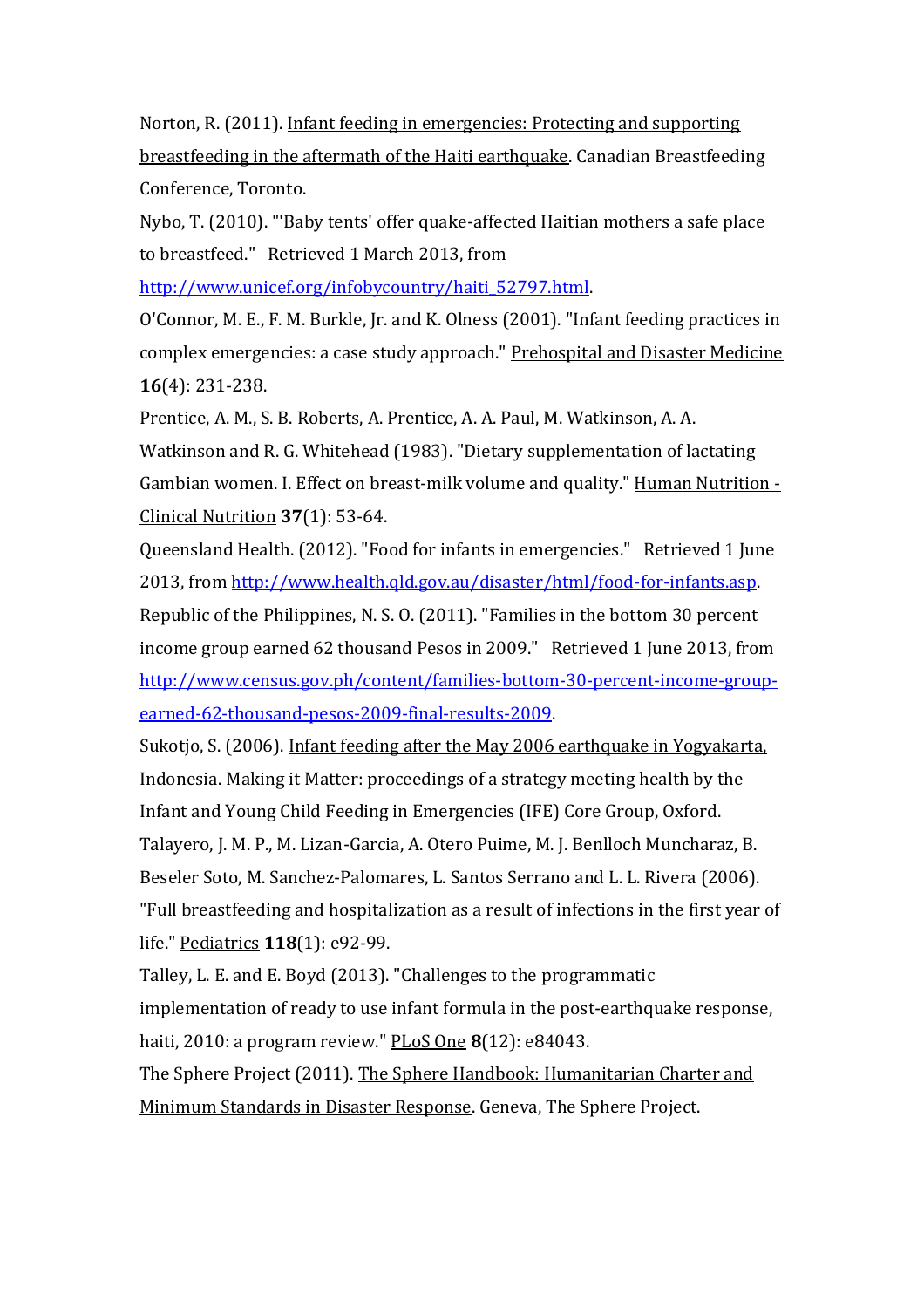UN Joint Logistics Centre. (2008). "Myanmar: Response to Nargis Cyclone logistics consolidated situation report 16 July 2008." Retrieved 1 June 2013, from [http://reliefweb.int/node/273516.](http://reliefweb.int/node/273516)

UNHCR (2009). Guidance on infant feeding and HIV in the context of refugees and displaced populations, Version 1.1. Geneva, UNHCR.

UNICEF. (2005). "The costs of formula feeding." Retrieved 1 June 2013, from [http://www.unicef.org/philippines/downloads/infokit final.pdf.](http://www.unicef.org/philippines/downloads/infokit%20final.pdf)

UNICEF. (2008). "Calmness and love for displaced breast feeding mothers in the new temporary shelter." from

[http://www.unicef.org/georgia/reallives\\_10695.html.](http://www.unicef.org/georgia/reallives_10695.html)

UNICEF. (2008, 22 August). "Nearly 40 000 children in need of urgent assistance in Georgia." ReliebWeb Retrieved 1 June 2013, from

[http://reliefweb.int/report/georgia/nearly-40000-children-need-urgent](http://reliefweb.int/report/georgia/nearly-40000-children-need-urgent-assistance-georgia)[assistance-georgia.](http://reliefweb.int/report/georgia/nearly-40000-children-need-urgent-assistance-georgia)

Whitehead, B. (2005). "Bfing in an emergency." Retrieved 1 June 2013, from [http://community.lsoft.com/scripts/wa-](http://community.lsoft.com/scripts/wa-LSOFTDONATIONS.exe?A2=LACTNET;58401ddb.0505A)

[LSOFTDONATIONS.exe?A2=LACTNET;58401ddb.0505A.](http://community.lsoft.com/scripts/wa-LSOFTDONATIONS.exe?A2=LACTNET;58401ddb.0505A)

WHO (1981). International Code of Marketing of Breastmilk Substitutes Geneva, WHO.

WHO. (2006). "WHO calls for support for appropriate infant and young child feeding in the current emergency in Lebanon, and caution about unnecessary use of milk products." Retrieved 30 September, 2009, 2009, from

[http://www.reliefweb.int/rw/rwb.nsf/db900sid/AMMF-](http://www.reliefweb.int/rw/rwb.nsf/db900sid/AMMF-6SCCZ3?OpenDocument&query=who)

[6SCCZ3?OpenDocument&query=who](http://www.reliefweb.int/rw/rwb.nsf/db900sid/AMMF-6SCCZ3?OpenDocument&query=who) calls for support for appropriate infant.

WHO and FAO (2007). How to Prepare Formula for Cup-Feeding at Home. Geneva, WHO.

WHO and UNICEF (2003). Global Strategy for Infant and Young Child Feeding. Geneva, WHO.

WHO, UNICEF and International Organization for Migration. (2000). "Health asessment of internally displaced population from Chechnya in Ingushetia " Retrieved 30 September, 2009, 2009, from

[http://www.reliefweb.int/rw/RWFiles2000.nsf/FilesByRWDocUnidFilename/A](http://www.reliefweb.int/rw/RWFiles2000.nsf/FilesByRWDocUnidFilename/ACOS-64CE6S-chechnyareport8feb.pdf/$File/chechnyareport8feb.pdf) [COS-64CE6S-chechnyareport8feb.pdf/\\$File/chechnyareport8feb.pdf.](http://www.reliefweb.int/rw/RWFiles2000.nsf/FilesByRWDocUnidFilename/ACOS-64CE6S-chechnyareport8feb.pdf/$File/chechnyareport8feb.pdf)